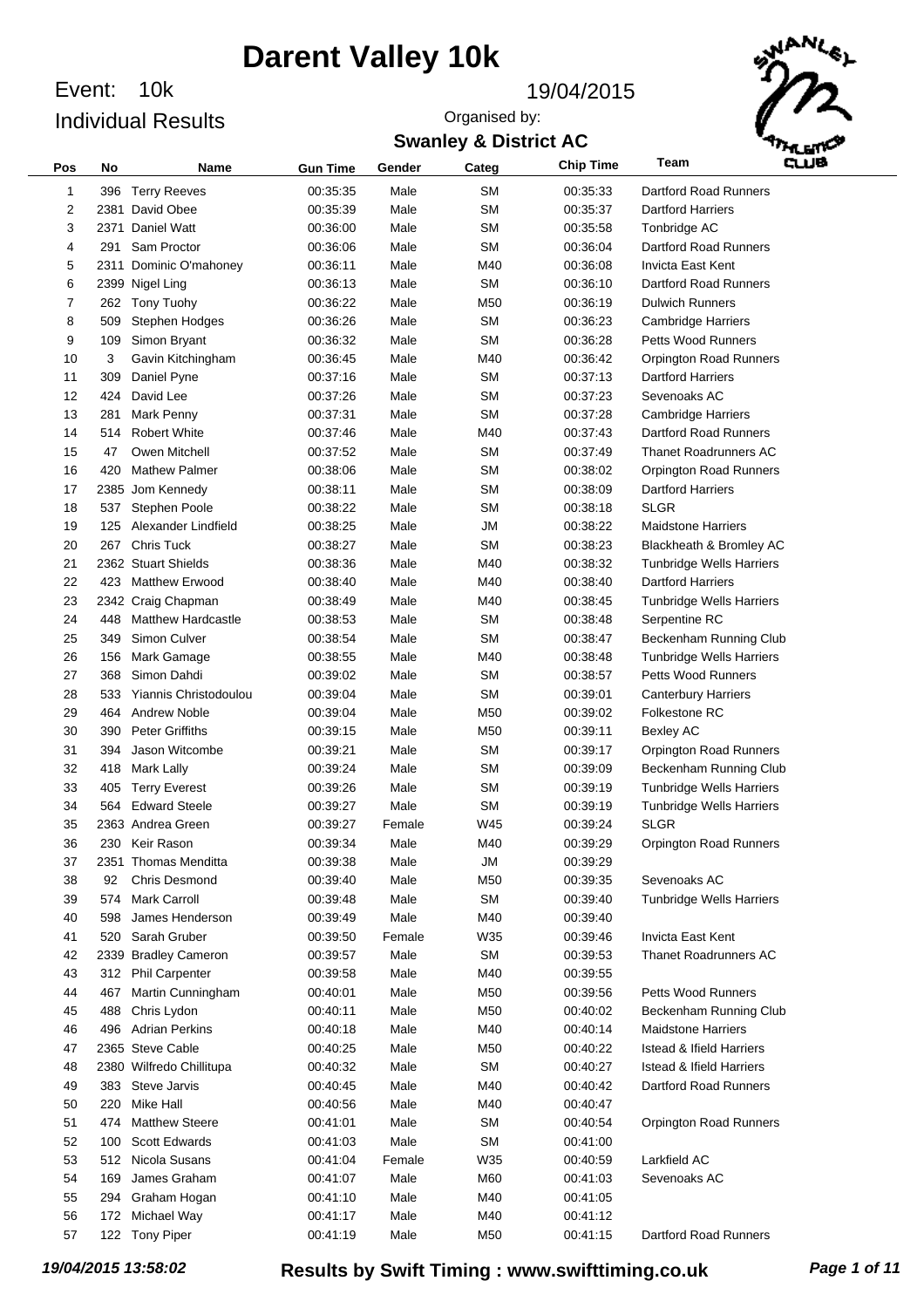Event: 10k Individual Results

#### Event: 19/04/2015

**Swanley & District AC** Organised by:



| Pos | No  | <b>Name</b>           | <b>Gun Time</b> | Gender | Categ     | <b>Chip Time</b> | Team<br>وسته                    |
|-----|-----|-----------------------|-----------------|--------|-----------|------------------|---------------------------------|
| 58  | 560 | <b>Mark Skelly</b>    | 00:41:20        | Male   | M40       | 00:41:14         | <b>Orpington Road Runners</b>   |
| 59  |     | 2358 Ben Henty        | 00:41:25        | Male   | <b>SM</b> | 00:41:13         |                                 |
| 60  | 287 | Darren Read           | 00:41:32        | Male   | SM        | 00:41:28         |                                 |
| 61  | 504 | <b>Lloyd Miles</b>    | 00:41:33        | Male   | M40       | 00:41:26         | <b>Billericay Striders</b>      |
| 62  | 278 | <b>Robert Fursey</b>  | 00:41:37        | Male   | M50       | 00:41:32         | Medway & Maidstone AC           |
| 63  | 292 | lan Cronin            | 00:41:39        | Male   | <b>SM</b> | 00:41:18         |                                 |
| 64  | 593 | James Sarre           | 00:41:49        | Male   | SM        | 00:41:41         | <b>Tunbridge Wells Harriers</b> |
| 65  | 586 | Danny Easton          | 00:41:50        | Male   | M40       | 00:41:43         | Orpington Road Runners          |
| 66  | 335 | <b>Marcus Elwes</b>   | 00:41:52        | Male   | M50       | 00:41:46         | <b>Bromley Veterans AC</b>      |
| 67  | 189 | Joseph Watts          | 00:41:53        | Male   | <b>SM</b> | 00:41:44         | Tonbridge AC                    |
| 68  | 385 | Steven Pairman        | 00:41:59        | Male   | M50       | 00:41:54         | Blackheath & Bromley AC         |
| 69  | 490 | Liam Hudson           | 00:42:07        | Male   | SM        | 00:41:58         |                                 |
| 70  | 160 | lan Clark             | 00:42:10        | Male   | SM        | 00:42:02         |                                 |
| 71  |     | 2387 George Boxall    | 00:42:16        | Male   | SM        | 00:42:03         | <b>Dartford Harriers</b>        |
| 72  | 502 | <b>Steve Suttle</b>   | 00:42:18        | Male   | M50       | 00:42:14         | <b>Thanet Roadrunners AC</b>    |
| 73  | 40  | Stephen Coldham       | 00:42:25        | Male   | M40       | 00:42:18         |                                 |
| 74  | 442 | Andrew Joad           | 00:42:27        | Male   | M50       | 00:42:18         | <b>Tunbridge Wells Harriers</b> |
| 75  | 214 | <b>Andrew Breese</b>  | 00:42:30        | Male   | M40       | 00:42:25         | <b>Petts Wood Runners</b>       |
| 76  |     | 2330 Steven Stockwell | 00:42:33        | Male   | SM        | 00:42:24         | SLGR                            |
| 77  | 428 | David Ringrose        | 00:42:36        | Male   | M40       | 00:42:32         | Dartford Road Runners           |
| 78  | 120 | James Murphy          | 00:42:39        | Male   | JM        | 00:42:34         |                                 |
| 79  | 550 | Dean Perry            | 00:42:44        | Male   | M40       | 00:42:34         | Orpington Road Runners          |
| 80  | 180 | <b>Paul Dawes</b>     | 00:42:46        | Male   | M40       | 00:42:41         | SLGR                            |
| 81  | 1   | Jon Drake             | 00:42:49        | Male   | M40       | 00:42:39         | Larkfield AC                    |
| 82  |     | 2369 Alan Shaw        | 00:42:56        | Male   | M50       | 00:42:43         |                                 |
| 83  |     | 2366 Liz Brooks       | 00:43:08        | Female | W35       | 00:42:55         |                                 |
| 84  |     | 2329 John Davie       | 00:43:16        | Male   | M40       | 00:43:03         |                                 |
| 85  | 583 | Paul O'grady          | 00:43:18        | Male   | M40       | 00:43:08         | Orpington Road Runners          |
| 86  | 416 | James Murrin          | 00:43:21        | Male   | M40       | 00:43:00         | <b>Maidstone Harriers</b>       |
| 87  | 558 | Paul Ahsunollah       | 00:43:23        | Male   | M50       | 00:43:17         | <b>Maidstone Harriers</b>       |
| 88  | 511 | <b>Terry Povey</b>    | 00:43:23        | Male   | M50       | 00:43:19         | Dartford Road Runners           |
| 89  | 90  | Keith Mansell         | 00:43:26        | Male   | SM        | 00:43:11         | Jelly Legs Running Club         |
| 90  | 500 | Nick Lever            | 00:43:28        | Male   | M50       | 00:43:19         | <b>Thanet Roadrunners AC</b>    |
| 91  |     | 2378 Michael Reeves   | 00:43:31        | Male   | M40       | 00:43:25         | <b>Petts Wood Runners</b>       |
| 92  | 412 | Mark Hattley          | 00:43:31        | Male   | M40       | 00:43:21         | Orpington Road Runners          |
| 93  | 238 | <b>Ben Calascione</b> | 00:43:36        | Male   | M40       | 00:43:20         | Beckenham Running Club          |
| 94  | 563 | Jason Bolger          | 00:43:36        | Male   | <b>SM</b> | 00:43:26         |                                 |
| 95  | 403 | Michael Mann          | 00:43:37        | Male   | M60       | 00:43:28         | <b>Dulwich Runners</b>          |
| 96  | 381 | Rob Laing             | 00:43:37        | Male   | M40       | 00:43:12         | <b>Petts Wood Runners</b>       |
| 97  | 365 | <b>Steve Matthews</b> | 00:43:38        | Male   | M60       | 00:43:33         | <b>Maidstone Harriers</b>       |
| 98  | 271 | Adam Hunt             | 00:43:45        | Male   | <b>SM</b> | 00:43:25         | <b>SLGR</b>                     |
| 99  | 462 | Jon Hunter            | 00:43:52        | Male   | M50       | 00:43:46         | <b>Bexley AC</b>                |
| 100 | 327 | Keith Dean            | 00:43:53        | Male   | M50       | 00:43:24         | <b>Maidstone Harriers</b>       |
| 101 | 184 | Neil Thompson         | 00:43:54        | Male   | M40       | 00:43:43         | <b>Petts Wood Runners</b>       |
| 102 | 232 | <b>Andy Coster</b>    | 00:43:54        | Male   | M50       | 00:43:44         | Orpington Road Runners          |
| 103 | 397 | Penny Ellison         | 00:43:56        | Female | W35       | 00:43:51         | <b>Maidstone Harriers</b>       |
| 104 |     | 2359 Adrian Stocks    | 00:44:07        | Male   | M40       | 00:43:57         | Blackheath & Bromley AC         |
| 105 | 454 | Alan Pope             | 00:44:12        | Male   | M40       | 00:43:44         | Orpington Road Runners          |
| 106 | 371 | <b>Steven Daley</b>   | 00:44:14        | Male   | M50       | 00:44:05         | Beckenham Running Club          |
| 107 | 16  | Nigel May             | 00:44:20        | Male   | M40       | 00:44:13         |                                 |
| 108 |     | 2310 Antony Horlock   | 00:44:21        | Male   | M50       | 00:44:03         | Sevenoaks AC                    |
| 109 | 297 | Anoushka Johnson      | 00:44:23        | Female | W35       | 00:44:23         | <b>Bexley AC</b>                |
| 110 | 298 | <b>Tony Durey</b>     | 00:44:23        | Male   | M50       | 00:44:06         | <b>Dartford Harriers</b>        |
| 111 | 209 | <b>Tim Springett</b>  | 00:44:35        | Male   | M50       | 00:44:28         | <b>Petts Wood Runners</b>       |
| 112 | 280 | <b>Tina Nairn</b>     | 00:44:38        | Female | W35       | 00:44:22         | Orpington Road Runners          |
| 113 | 548 | Colin Hutton          | 00:44:42        | Male   | <b>SM</b> | 00:44:28         |                                 |
| 114 |     | 2356 Stuart Cullum    | 00:44:45        | Male   | M40       | 00:44:34         | Blackheath & Bromley AC         |
|     |     |                       |                 |        |           |                  |                                 |

*19/04/2015 13:58:02* **Results by Swift Timing : www.swifttiming.co.uk** *Page 2 of 11*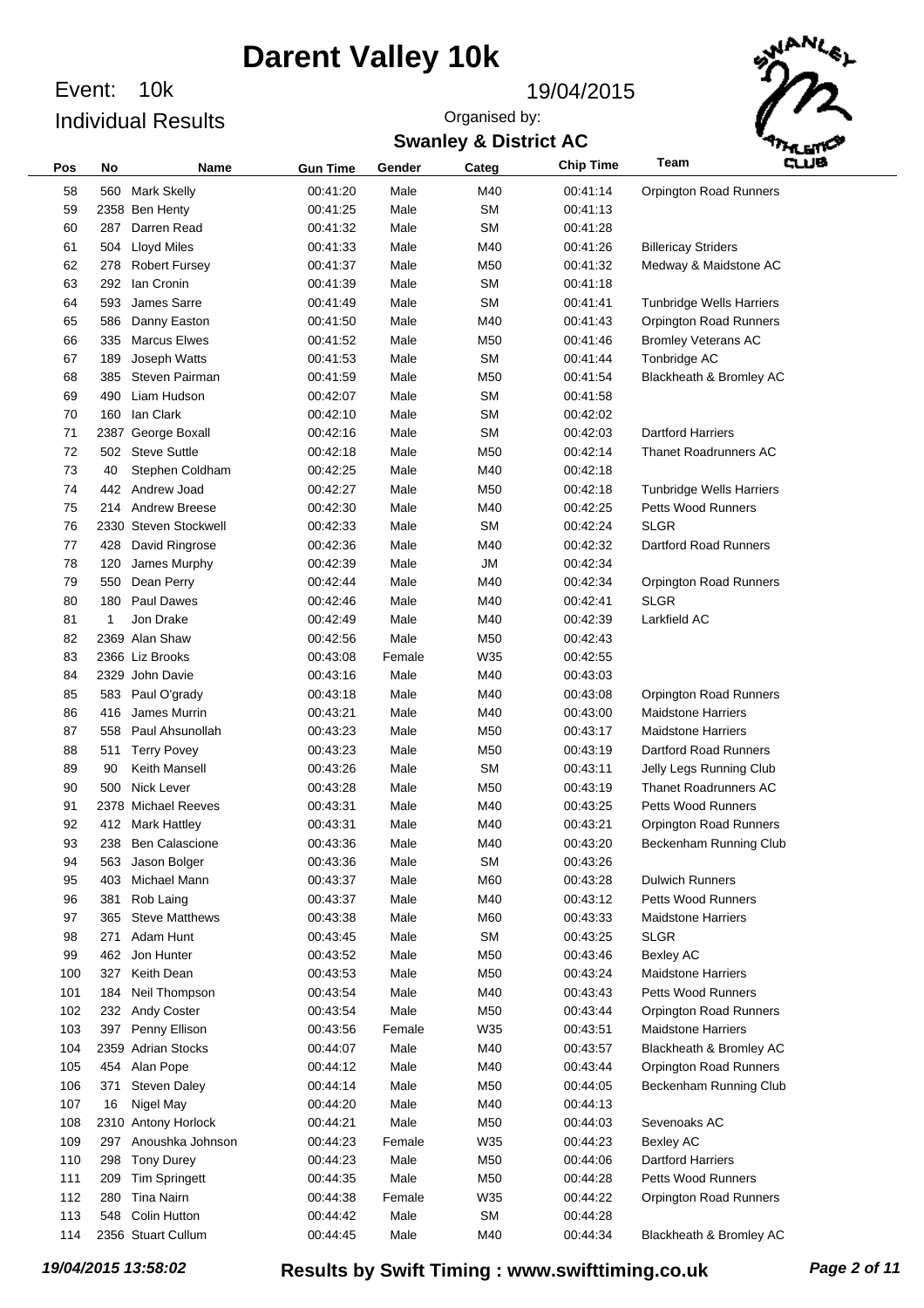Event: 10k Individual Results

#### Event: 19/04/2015

**Swanley & District AC** Organised by:



| Pos | No   | <b>Name</b>              | <b>Gun Time</b> | Gender | Categ     | <b>Chip Time</b> | Team                                | وسام |
|-----|------|--------------------------|-----------------|--------|-----------|------------------|-------------------------------------|------|
| 115 | 260  | Jackie Clarke            | 00:44:49        | Female | W45       | 00:44:39         |                                     |      |
| 116 |      | 2326 Paul Frost          | 00:44:56        | Male   | <b>SM</b> | 00:44:43         |                                     |      |
| 117 | 458  | Peter Amos               | 00:44:58        | Male   | M50       | 00:44:41         | <b>Orpington Road Runners</b>       |      |
| 118 |      | 2360 Liam Jeffs          | 00:44:58        | Male   | <b>SM</b> | 00:44:48         |                                     |      |
| 119 | 315  | <b>Mike Simms</b>        | 00:44:59        | Male   | M40       | 00:44:40         | Blackheath & Bromley AC             |      |
| 120 | 253  | Melanie Burdett          | 00:45:00        | Female | W35       | 00:44:51         | Beckenham Running Club              |      |
| 121 | 363  | Kim Deeney               | 00:45:03        | Female | W35       | 00:44:52         | <b>Tunbridge Wells Harriers</b>     |      |
| 122 | 575  | Mark Taylor              | 00:45:09        | Male   | M60       | 00:45:01         | <b>Tunbridge Wells Harriers</b>     |      |
| 123 | 79   | Adrian Mcdougall         | 00:45:13        | Male   | M50       | 00:45:04         |                                     |      |
| 124 | 282  | Tony Brown               | 00:45:15        | Male   | M40       | 00:44:55         |                                     |      |
| 125 | 56   | Chris Dickinson          | 00:45:20        | Male   | M50       | 00:45:02         | <b>Orpington Road Runners</b>       |      |
| 126 | 489  | <b>Michael White</b>     | 00:45:22        | Male   | M50       | 00:45:18         | <b>Maidstone Harriers</b>           |      |
| 127 | 2377 | <b>Ben Aspland</b>       | 00:45:25        | Male   | M40       | 00:44:54         | <b>Maidstone Harriers</b>           |      |
| 128 | 344  | <b>Sharon Barnett</b>    | 00:45:26        | Female | W35       | 00:45:19         | <b>Maidstone Harriers</b>           |      |
| 129 |      | 2325 Anthony Bagwell     | 00:45:29        | Male   | M40       | 00:45:18         |                                     |      |
| 130 | 20   | Jon Tuerena              | 00:45:31        | Male   | <b>SM</b> | 00:44:45         |                                     |      |
| 131 | 455  | Michael Abousselam       | 00:45:34        | Male   | M50       | 00:45:28         | <b>Orpington Road Runners</b>       |      |
| 132 | 577  | Pauline Dalton           | 00:45:38        | Female | W45       | 00:45:25         | Sevenoaks AC                        |      |
| 133 | 123  | <b>Mark Burgess</b>      | 00:45:46        | Male   | M50       | 00:45:36         | <b>Petts Wood Runners</b>           |      |
| 134 | 359  | Anthony Chandler         | 00:45:49        | Male   | M40       | 00:45:42         | Beckenham Running Club              |      |
| 135 | 328  | <b>Richard Harper</b>    | 00:45:50        | Male   | M50       | 00:45:43         | Beckenham Running Club              |      |
| 136 | 338  | Michael Nowicki          | 00:45:54        | Male   | <b>SM</b> | 00:45:37         | <b>Maidstone Harriers</b>           |      |
| 137 | 124  | <b>Catherine Roberts</b> | 00:45:54        | Female | W35       | 00:45:47         | <b>Maidstone Harriers</b>           |      |
| 138 | 427  | Laura Portway            | 00:45:56        | Female | SW        | 00:45:43         | New Eltham Joggers                  |      |
| 139 | 310  | James Lampert            | 00:45:58        | Male   | M40       | 00:45:28         | <b>Maidstone Harriers</b>           |      |
| 140 | 588  | Geoffrey Vine            | 00:46:00        | Male   | M60       | 00:45:54         | Sevenoaks AC                        |      |
| 141 | 245  | Julie Stoppani           | 00:46:06        | Female | W45       | 00:45:54         | <b>Maidstone Harriers</b>           |      |
| 142 | 436  | Jim Faulkner             | 00:46:08        | Male   | M40       | 00:46:03         | <b>Bexley AC</b>                    |      |
| 143 |      | 2334 Jillian Holford     | 00:46:10        | Female | W35       | 00:45:56         | <b>Tunbridge Wells Harriers</b>     |      |
| 144 | 354  | Kate Marchant            | 00:46:15        | Female | W45       | 00:46:07         | Beckenham Running Club              |      |
| 145 | 258  | Stephen Forshaw          | 00:46:28        | Male   | M40       | 00:45:59         | <b>Thanet Roadrunners AC</b>        |      |
| 146 | 177  | Andy Page                | 00:46:37        | Male   | M50       | 00:46:29         | <b>Tunbridge Wells Harriers</b>     |      |
| 147 | 234  | Soheel Bhandari          | 00:46:40        | Male   | M50       | 00:46:30         | <b>Bromley Veterans AC</b>          |      |
| 148 |      | 2303 Darrell Smith       | 00:46:42        | Male   | M40       | 00:46:40         | Sevenoaks AC                        |      |
| 149 | 275  | Mick Brockwell           | 00:46:47        | Male   | M50       | 00:46:30         | <b>Orpington Road Runners</b>       |      |
| 150 | 181  | Alan Wright              | 00:46:48        | Male   | M40       | 00:46:02         | <b>Bexley AC</b>                    |      |
| 151 |      | 2341 Phillip Sweeting    | 00:46:50        | Male   | <b>SM</b> | 00:46:35         |                                     |      |
| 152 | 417  | Louisa Phillips          | 00:46:54        | Female | SW        | 00:46:33         | Beckenham Running Club              |      |
| 153 | 339  | Mark Smith               | 00:46:54        | Male   | M40       | 00:46:40         |                                     |      |
| 154 | 242  | David Hallson            | 00:46:55        | Male   | M60       | 00:46:46         | Road Runners Club                   |      |
| 155 | 248  | Stephen Cason            | 00:46:56        | Male   | M50       | 00:46:41         | <b>Istead &amp; Ifield Harriers</b> |      |
| 156 | 515  | Jonathan Bottomer        | 00:46:59        | Male   | M40       | 00:46:46         | Petts Wood Runners                  |      |
| 157 | 46   | Duncan Cochrane          | 00:47:00        | Male   | M50       | 00:46:48         | Sevenoaks AC                        |      |
| 158 | 170  | Paul Lipscombe           | 00:47:02        | Male   | M40       | 00:46:49         |                                     |      |
| 159 |      | 2343 John Cronin         | 00:47:03        | Male   | <b>SM</b> | 00:46:54         |                                     |      |
| 160 | 531  | <b>Mark Newton</b>       | 00:47:04        | Male   | M40       | 00:46:46         |                                     |      |
| 161 | 254  | Sarah Cronin             | 00:47:05        | Female | SW        | 00:46:57         | <b>SLGR</b>                         |      |
| 162 | 41   | <b>Richey Estcourt</b>   | 00:47:06        | Male   | <b>SM</b> | 00:46:45         | <b>SLGR</b>                         |      |
| 163 | 146  | Scott Shurmer            | 00:47:15        | Male   | M40       | 00:47:04         | Larkfield AC                        |      |
| 164 | 535  | Glen Ridout              | 00:47:18        | Male   | M50       | 00:46:46         | Dartford Road Runners               |      |
| 165 | 541  | Paul Miller              | 00:47:21        | Male   | <b>SM</b> | 00:46:43         | New Eltham Joggers                  |      |
| 166 | 226  | Neil Hemming             | 00:47:30        | Male   | M40       | 00:47:14         | Orpington Road Runners              |      |
| 167 | 367  | <b>Emilie Kent</b>       | 00:47:32        | Female | SW        | 00:47:16         | Dartford Road Runners               |      |
| 168 | 386  | Jonathan Maxim           | 00:47:35        | Male   | <b>SM</b> | 00:47:20         |                                     |      |
| 169 | 576  | <b>Stewart Howe</b>      | 00:47:35        | Male   | M50       | 00:47:24         |                                     |      |
| 170 |      | 2384 Peter De-Kisshazy   | 00:47:45        | Male   | M40       | 00:46:41         |                                     |      |
| 171 | 118  | lan Mccarthy             | 00:47:45        | Male   | M50       | 00:47:25         | Beckenham Running Club              |      |

*19/04/2015 13:58:02* **Results by Swift Timing : www.swifttiming.co.uk** *Page 3 of 11*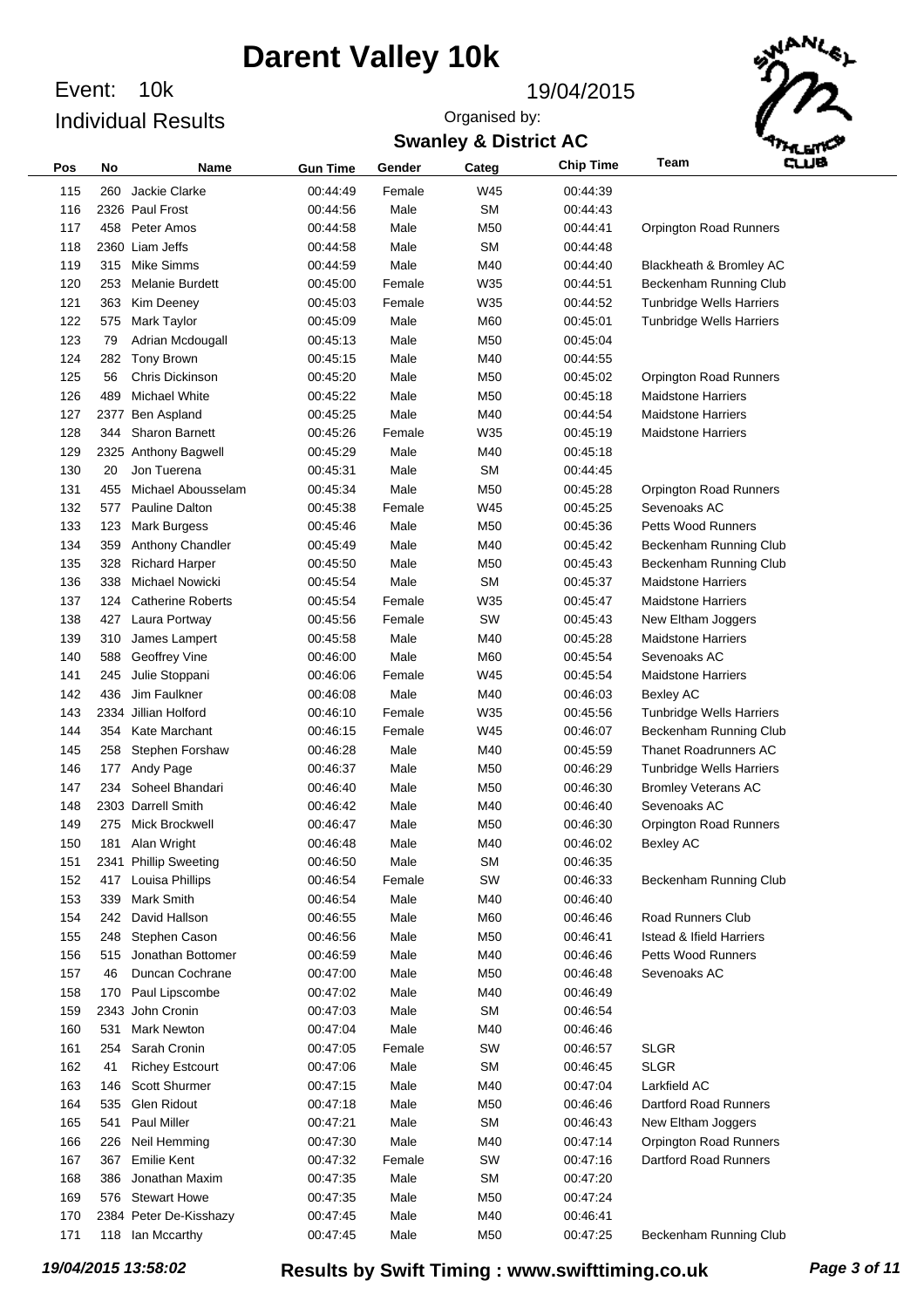Event: 10k Individual Results

#### Event: 19/04/2015

**Swanley & District AC** Organised by:



| Pos | No  | Name                    | <b>Gun Time</b> | Gender | Categ           | <b>Chip Time</b> | وسته<br>Team                    |
|-----|-----|-------------------------|-----------------|--------|-----------------|------------------|---------------------------------|
| 172 |     | 2327 Gemma May          | 00:47:48        | Female | SW              | 00:47:30         | Dartford Road Runners           |
| 173 |     | 2320 Lesley Mccarthy    | 00:47:48        | Female | W35             | 00:47:02         |                                 |
| 174 | 250 | <b>Stuart Mckenzie</b>  | 00:47:49        | Male   | M40             | 00:47:27         |                                 |
| 175 | 6   | Martine Mildon          | 00:47:52        | Female | SW              | 00:47:38         |                                 |
| 176 | 33  | Giles Wolfe             | 00:47:53        | Male   | M40             | 00:47:35         | <b>Orpington Road Runners</b>   |
| 177 | 27  | <b>Steve Clarke</b>     | 00:47:58        | Male   | M <sub>50</sub> | 00:47:29         | <b>Thanet Roadrunners AC</b>    |
| 178 | 407 | Peter Hadley            | 00:47:59        | Male   | M60             | 00:47:39         | <b>Cambridge Harriers</b>       |
| 179 | 497 | John Newsome            | 00:48:02        | Male   | <b>SM</b>       | 00:47:30         |                                 |
| 180 | 140 | lan Marshall            | 00:48:05        | Male   | M60             | 00:47:48         | <b>Cambridge Harriers</b>       |
| 181 | 132 | John Stokes             | 00:48:08        | Male   | M40             | 00:47:49         |                                 |
| 182 | 549 | Hannah Fitzgerald       | 00:48:13        | Female | SW              | 00:48:00         | <b>Orpington Road Runners</b>   |
| 183 | 525 | David Dean              | 00:48:16        | Male   | M <sub>50</sub> | 00:48:05         | Larkfield AC                    |
| 184 |     | 2312 Tristan Swain      | 00:48:17        | Male   | M40             | 00:47:44         |                                 |
| 185 | 578 | Duncan Warwick-Champion | 00:48:22        | Male   | M <sub>50</sub> | 00:47:47         | Sevenoaks AC                    |
| 186 | 259 | John Wallace            | 00:48:23        | Male   | M40             | 00:48:02         |                                 |
| 187 | 342 | lan Tyrrell             | 00:48:25        | Male   | M40             | 00:48:09         |                                 |
| 188 | 85  | Peter Richardson        | 00:48:28        | Male   | M60             | 00:48:13         | <b>Tunbridge Wells Harriers</b> |
| 189 | 434 | <b>Helen Gilbert</b>    | 00:48:29        | Female | SW              | 00:47:53         | <b>Orpington Road Runners</b>   |
| 190 | 74  | <b>Stuart Ray</b>       | 00:48:29        | Male   | M40             | 00:47:57         |                                 |
| 191 | 388 | Justine Eastbury        | 00:48:32        | Female | W35             | 00:48:22         | <b>Orpington Road Runners</b>   |
| 192 |     | 2321 Matthew Gerry      | 00:48:35        | Male   | <b>SM</b>       | 00:47:58         |                                 |
| 193 | 142 | <b>Paul Salliss</b>     | 00:48:35        | Female | W45             | 00:47:59         |                                 |
| 194 | 80  | Paul Holland            | 00:48:37        | Male   | M40             | 00:48:06         | <b>Maidstone Harriers</b>       |
| 195 |     | 2391 Nick Bedding       | 00:48:43        | Male   | <b>SM</b>       | 00:48:07         |                                 |
| 196 | 432 | Stephen Gunning         | 00:48:45        | Male   | M <sub>50</sub> | 00:48:13         | Dartford Road Runners           |
| 197 | 362 | Stephen Nicholson       | 00:48:46        | Male   | M40             | 00:48:33         | Sevenoaks AC                    |
| 198 | 63  | Nigel Kent              | 00:48:48        | Male   | M <sub>50</sub> | 00:48:07         | New Eltham Joggers              |
| 199 | 421 | <b>Miguel Kaute</b>     | 00:48:51        | Male   | M40             | 00:47:54         | Orpington Road Runners          |
| 200 | 322 | <b>Katie Newell</b>     | 00:48:51        | Female | W35             | 00:48:30         | Beckenham Running Club          |
| 201 | 587 | Steven Brown            | 00:48:52        | Male   | <b>SM</b>       | 00:48:05         | Kent Police AC                  |
| 202 | 392 | Paul Dryden             | 00:48:54        | Male   | M40             | 00:48:26         |                                 |
| 203 | 592 | Matthew Payne           | 00:48:54        | Male   | <b>SM</b>       | 00:48:39         |                                 |
| 204 | 134 | <b>Scott Bulmer</b>     | 00:48:55        | Male   | JМ              | 00:48:37         | Blackheath & Bromley AC         |
| 205 | 126 | <b>Chris Reed</b>       | 00:48:57        | Male   | M60             | 00:48:49         | <b>Pitsea Running Club</b>      |
| 206 | 301 | Theo Hill               | 00:48:59        | Male   | <b>SM</b>       | 00:48:34         | Oaks Blokes                     |
| 207 | 9   | Glen Chapman            | 00:49:01        | Male   | M <sub>50</sub> | 00:48:49         |                                 |
| 208 |     | 2379 John Cornwell      | 00:49:04        | Male   | M40             | 00:48:35         |                                 |
| 209 | 516 | Allan Tilbury           | 00:49:04        | Male   | <b>SM</b>       | 00:47:53         |                                 |
| 210 | 39  | <b>Richard Grant</b>    | 00:49:08        | Male   | <b>SM</b>       | 00:48:57         |                                 |
| 211 | 522 | Peter Wood              | 00:49:09        | Male   | M40             | 00:48:49         |                                 |
| 212 | 286 | Louise Gibbons          | 00:49:09        | Female | SW              | 00:48:56         | <b>Orpington Road Runners</b>   |
| 213 | 369 | Sam Nason               | 00:49:12        | Male   | <b>SM</b>       | 00:48:12         | <b>Dartford Road Runners</b>    |
| 214 | 219 | Jason Cockburn          | 00:49:16        | Male   | M40             | 00:49:02         |                                 |
| 215 |     | 2367 Ian Chapman        | 00:49:17        | Male   | M50             | 00:48:56         | <b>Bromley Veterans AC</b>      |
| 216 | 112 | Stephanie Wood          | 00:49:17        | Female | W45             | 00:49:06         | <b>Dartford Harriers</b>        |
| 217 | 409 | John Greener            | 00:49:21        | Male   | M40             | 00:49:01         |                                 |
| 218 | 410 | <b>Martin Stratford</b> | 00:49:21        | Male   | <b>SM</b>       | 00:48:34         | Kent Police AC                  |
| 219 | 524 | Mark Bishop             | 00:49:23        | Male   | <b>SM</b>       | 00:49:16         | Orpington Road Runners          |
| 220 | 565 | David Brand             | 00:49:23        | Male   | M40             | 00:48:35         |                                 |
| 221 | 596 | Daniel Brown            | 00:49:24        | Male   | M40             | 00:48:27         |                                 |
| 222 | 341 | Kelly Baverstock        | 00:49:27        | Male   | M40             | 00:49:09         |                                 |
| 223 | 547 | Lisa Briggs             | 00:49:27        | Female | SW              | 00:49:00         | Dartford Road Runners           |
| 224 | 270 | Jay Watling             | 00:49:30        | Male   | <b>SM</b>       | 00:48:40         |                                 |
| 225 | 78  | Bryan Cannon            | 00:49:33        | Male   | M60             | 00:49:08         |                                 |
| 226 | 534 | Anna Hewer              | 00:49:33        | Female | SW              | 00:48:35         | Dartford Road Runners           |
| 227 | 73  | <b>Tracy Read</b>       | 00:49:41        | Female | W35             | 00:49:07         |                                 |
| 228 | 176 | <b>Lesley Mercer</b>    | 00:49:42        | Female | W35             | 00:49:28         | <b>Tunbridge Wells Harriers</b> |
|     |     |                         |                 |        |                 |                  |                                 |

*19/04/2015 13:58:02* **Results by Swift Timing : www.swifttiming.co.uk** *Page 4 of 11*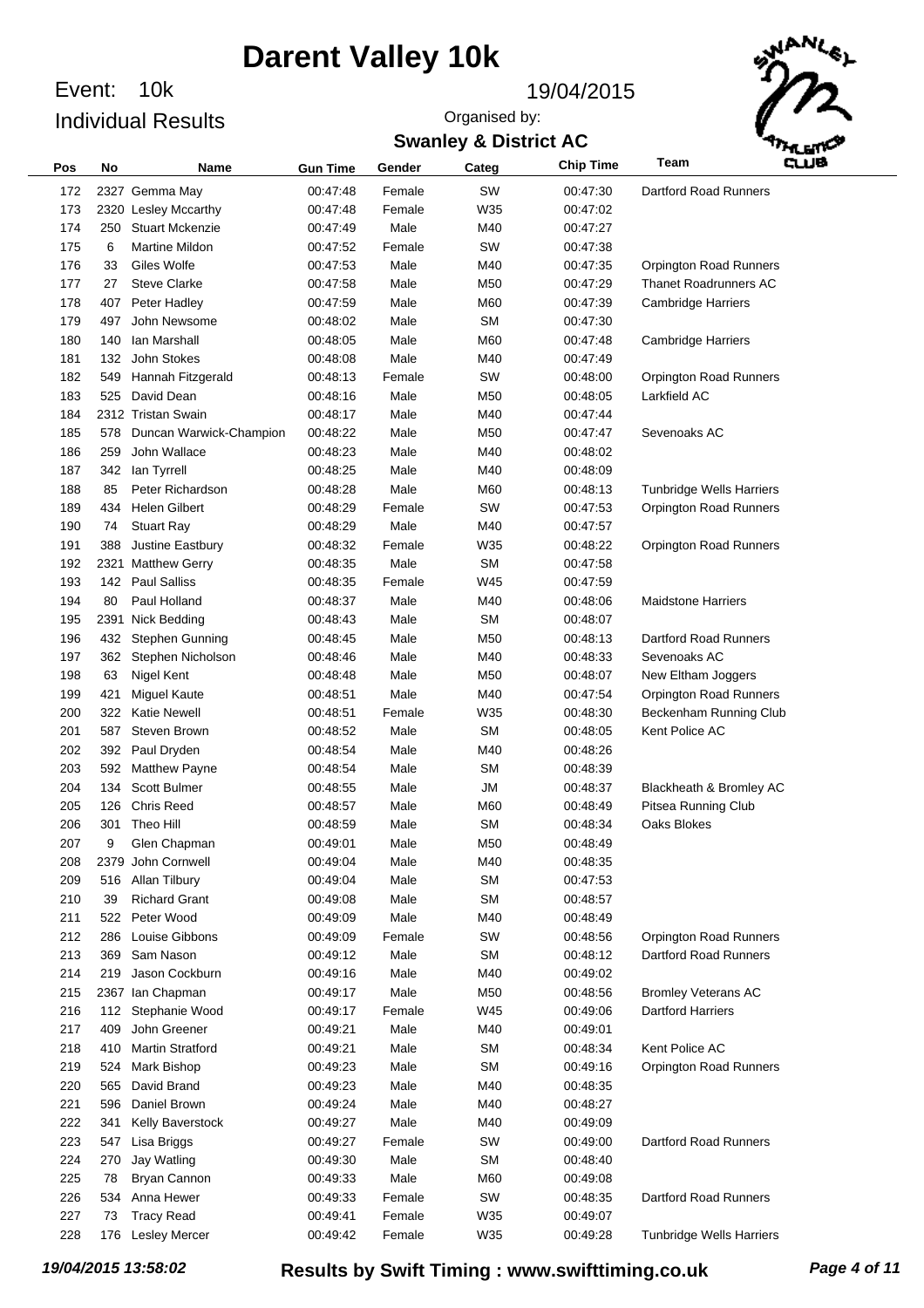Event: 10k Individual Results

#### Event: 19/04/2015

**Swanley & District AC** Organised by:



| Pos | No  | <b>Name</b>              | <b>Gun Time</b> | Gender | Categ     | <b>Chip Time</b> | وسه<br>Team                         |
|-----|-----|--------------------------|-----------------|--------|-----------|------------------|-------------------------------------|
| 229 | 174 | <b>Philip Lutterloch</b> | 00:49:43        | Male   | M50       | 00:49:28         |                                     |
| 230 | 84  | Kim Bowdery              | 00:49:44        | Male   | M50       | 00:48:40         |                                     |
| 231 |     | 2354 Mike Allen          | 00:49:47        | Male   | M40       | 00:49:23         |                                     |
| 232 | 139 | <b>Kay Wicks</b>         | 00:49:47        | Female | W45       | 00:49:35         |                                     |
| 233 | 422 | Riana Barnard            | 00:49:51        | Female | W35       | 00:49:21         |                                     |
| 234 | 430 | <b>Steve Ferrar</b>      | 00:49.54        | Male   | M50       | 00:49:33         | Beckenham Running Club              |
| 235 |     | 2328 James Blackburn     | 00:49:57        | Male   | <b>SM</b> | 00:49:29         |                                     |
| 236 | 540 | Peter Cornwell           | 00:50:04        | Male   | M40       | 00:49:17         | <b>SES Runners</b>                  |
| 237 | 510 | <b>Marian Povey</b>      | 00:50:04        | Female | W55       | 00:49:59         | <b>Dartford Road Runners</b>        |
| 238 | 200 | <b>Andrew Hinds</b>      | 00:50:09        | Male   | M60       | 00:49:44         | Beckenham Running Club              |
| 239 | 452 | <b>Michael Bennett</b>   | 00:50:10        | Male   | M50       | 00:49:51         | <b>Orpington Road Runners</b>       |
| 240 | 329 | lan Russell              | 00:50:12        | Male   | <b>SM</b> | 00:50:00         |                                     |
| 241 | 133 | Nigel Bulmer             | 00:50:12        | Male   | M50       | 00:49:54         | Blackheath & Bromley AC             |
| 242 | 468 | Nicky Mooney             | 00:50:15        | Female | W35       | 00:49:17         | Dartford Road Runners               |
| 243 | 340 | Jessica Dando            | 00:50:18        | Female | SW        | 00:50:07         | <b>Dartford Harriers</b>            |
| 244 | 526 | Tony Duggan              | 00:50:19        | Male   | M40       | 00:50:04         |                                     |
| 245 | 185 | Martin Macmillan         | 00:50:19        | Male   | M40       | 00:50:02         | <b>Orpington Road Runners</b>       |
| 246 | 38  | Eileen Hudson            | 00:50:22        | Female | W45       | 00:49:27         | <b>Dartford Road Runners</b>        |
| 247 | 247 | Susan Beecham            | 00:50:24        | Female | W45       | 00:50:08         | <b>Istead &amp; Ifield Harriers</b> |
| 248 |     | 2383 Mark Sesnan         | 00:50:25        | Male   | M60       | 00:49:28         |                                     |
| 249 |     | 372 Michael Brockbank    | 00:50:28        | Male   | <b>SM</b> | 00:50:17         | Sweatshop SRC                       |
| 250 | 264 | David Brooker            | 00:50:29        | Male   | M40       | 00:50:14         | <b>Maidstone Harriers</b>           |
| 251 | 157 | Peter Heath              | 00:50:30        | Male   | M50       | 00:50:02         | <b>TRAC</b>                         |
| 252 | 460 | Alec Martin              | 00:50:33        | Male   | <b>SM</b> | 00:50:11         | <b>SLGR</b>                         |
| 253 | 459 | Roger Harris             | 00:50:40        | Male   | M50       | 00:50:21         | <b>Bromley Veterans AC</b>          |
| 254 |     | 2335 Geoff Hackett       | 00:50:41        | Male   | M60       | 00:50:09         |                                     |
| 255 | 66  | Ken Baksh                | 00:50:43        | Male   | M60       | 00:50:20         | Beckenham Running Club              |
| 256 | 559 | Paul Kelly               | 00:50:44        | Male   | <b>SM</b> | 00:49:37         |                                     |
| 257 | 337 | Sarah Regan              | 00:50:49        | Female | W35       | 00:50:30         | <b>Bromley Veterans AC</b>          |
| 258 |     | 2382 Tony Mccarron       | 00:50:50        | Male   | M40       | 00:50:27         |                                     |
| 259 | 196 | Nigel Webb               | 00:50:53        | Male   | M60       | 00:50:36         | <b>Orpington Road Runners</b>       |
| 260 | 104 | <b>Richard Worrall</b>   | 00:50:53        | Male   | <b>SM</b> | 00:50:38         | <b>Petts Wood Runners</b>           |
| 261 | 426 | <b>Gary Hopkins</b>      | 00:50:55        | Male   | M50       | 00:49:41         | New Eltham Joggers                  |
| 262 | 481 | Jane Morgan              | 00:50:58        | Female | W35       | 00:50:41         | Sevenoaks AC                        |
| 263 | 246 | Craig Peake              | 00:50:59        | Male   | M50       | 00:50:28         | <b>Maidstone Harriers</b>           |
| 264 |     | 2338 Carrie Hitchman     | 00:50:59        | Female | W35       | 00:50:48         |                                     |
| 265 | 334 | Patrick Buchanan         | 00:51:01        | Male   | M40       | 00:50:32         |                                     |
| 266 | 495 | Sam Blamire              | 00:51:05        | Male   | <b>SM</b> | 00:50:45         |                                     |
| 267 | 528 | David Walsh              | 00:51:08        | Male   | M50       | 00:50:34         | <b>Maidstone Harriers</b>           |
| 268 | 545 | Lisa Crittenden          | 00:51:15        | Female | W45       | 00:50:34         | New Eltham Joggers                  |
| 269 | 433 | Peter Cane               | 00:51:18        | Male   | M60       | 00:50:39         | New Eltham Joggers                  |
| 270 | 319 | Julie Unitt              | 00:51:19        | Female | W55       | 00:50:38         | New Eltham Joggers                  |
| 271 | 239 | <b>Barry Bell</b>        | 00:51:19        | Male   | M60       | 00:51:04         | <b>Istead &amp; Ifield Harriers</b> |
| 272 | 404 | Mark Jervis              | 00:51:19        | Male   | M40       | 00:51:10         |                                     |
| 273 | 8   | Jodie Goldsworthy        | 00:51:21        | Female | W35       | 00:50:47         |                                     |
| 274 | 380 | Sonja Laing              | 00:51:22        | Female | W35       | 00:50:57         | <b>Petts Wood Runners</b>           |
| 275 | 186 | Amanda Rivett            | 00:51:23        | Female | W45       | 00:51:00         |                                     |
| 276 | 187 | Steve Mcgannon           | 00:51:27        | Male   | M40       | 00:51:04         |                                     |
| 277 | 553 | Duncan Dalgleish         | 00:51:28        | Male   | M50       | 00:50:51         |                                     |
| 278 |     | 2392 Simon Fitzpatrick   | 00:51:29        | Male   | M50       | 00:50:19         |                                     |
| 279 | 358 | Maria Chandler           | 00:51:29        | Female | SW        | 00:51:09         | Beckenham Running Club              |
| 280 | 506 | <b>Trevor Pickett</b>    | 00:51:31        | Male   | M50       | 00:50:58         |                                     |
| 281 | 290 | Hannah Proctor           | 00:51:32        | Female | SW        | 00:50:51         |                                     |
| 282 | 55  | <b>Caroline Rennie</b>   | 00:51:38        | Female | W35       | 00:50:47         | <b>SLGR</b>                         |
| 283 | 594 | John Wilkins             | 00:51:41        | Male   | M60       | 00:51:15         | Invicta East Kent                   |
| 284 | 48  | Clair Thornton           | 00:51:44        | Female | W35       | 00:51:21         | Sevenoaks AC                        |
| 285 | 293 | William J Burr           | 00:51:49        | Male   | M70       | 00:51:35         |                                     |
|     |     |                          |                 |        |           |                  |                                     |

*19/04/2015 13:58:02* **Results by Swift Timing : www.swifttiming.co.uk** *Page 5 of 11*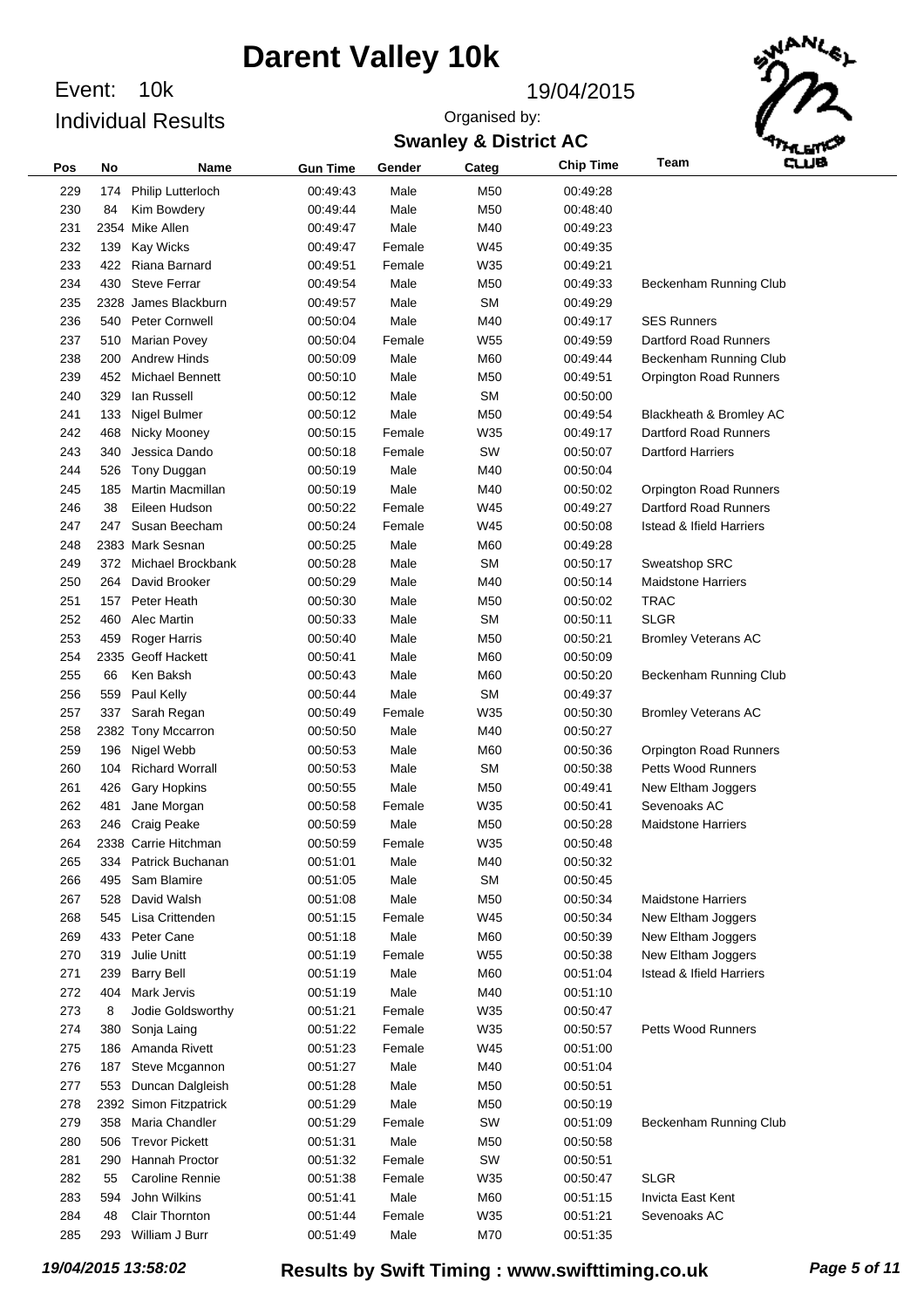Event: 10k Individual Results

#### Event: 19/04/2015

Organised by:



### **Swanley & District AC**

| Pos | No  | Name                    | <b>Gun Time</b> | Gender | Categ     | <b>Chip Time</b> | Team                                | cus |
|-----|-----|-------------------------|-----------------|--------|-----------|------------------|-------------------------------------|-----|
| 286 | 567 | Lewis Humphris          | 00:51:51        | Male   | <b>SM</b> | 00:51:25         |                                     |     |
| 287 | 14  | <b>Catherine Ruffle</b> | 00:51:54        | Female | W35       | 00:51:32         |                                     |     |
| 288 | 425 | Jessica Reid            | 00:51:56        | Female | W35       | 00:51:20         | Orpington Road Runners              |     |
| 289 | 199 | Nicola Howard           | 00:51:56        | Female | W45       | 00:51:31         | Beckenham Running Club              |     |
| 290 | 562 | <b>Paul Martin</b>      | 00:51:58        | Male   | M50       | 00:51:32         |                                     |     |
| 291 |     | 2376 Trevor Biggs       | 00:52:00        | Male   | M50       | 00:51:47         |                                     |     |
| 292 | 237 | <b>Chris Preston</b>    | 00:52:04        | Male   | M40       | 00:51:03         | <b>SLGR</b>                         |     |
| 293 | 288 | Lies Deneys             | 00:52:04        | Female | W35       | 00:51:38         |                                     |     |
| 294 | 326 | <b>Matt Wild</b>        | 00:52:09        | Male   | M40       | 00:51:29         |                                     |     |
| 295 |     | 2370 Fred Streatfield   | 00:52:10        | Male   | M60       | 00:51:41         |                                     |     |
| 296 | 101 | Austen Carpenter        | 00:52:12        | Male   | <b>SM</b> | 00:51:47         |                                     |     |
| 297 | 147 | Nigel Williamson        | 00:52:13        | Male   | M40       | 00:51:18         |                                     |     |
| 298 | 289 | Bob Jones               | 00:52:17        | Male   | M50       | 00:51:50         |                                     |     |
| 299 | 336 | <b>Phil Batchelor</b>   | 00:52:20        | Male   | M40       | 00:51:13         |                                     |     |
| 300 |     |                         | 00:52:21        | Female | W45       | 00:52:01         |                                     |     |
|     | 103 | <b>Clare Strang</b>     |                 |        |           |                  | Beckenham Running Club              |     |
| 301 | 382 | Laura Anderson          | 00:52:24        | Female | W35       | 00:52:06         | Dartford Road Runners               |     |
| 302 | 408 | Julia Greener           | 00:52:25        | Female | W35       | 00:52:05         |                                     |     |
| 303 | 501 | Delphine Lever          | 00:52:27        | Female | W45       | 00:51:53         | <b>Thanet Roadrunners AC</b>        |     |
| 304 | 4   | Ros Turgut              | 00:52:32        | Female | W45       | 00:52:08         | <b>Orpington Road Runners</b>       |     |
| 305 | 89  | John Maxfield           | 00:52:34        | Male   | M50       | 00:51:45         |                                     |     |
| 306 | 471 | <b>Rob Wiles</b>        | 00:52:34        | Male   | M60       | 00:52:19         |                                     |     |
| 307 | 599 | John Davidson           | 00:52:35        | Male   | <b>SM</b> | 00:51:46         |                                     |     |
| 308 |     | 2318 Herbert Hendrick   | 00:52:37        | Male   | <b>SM</b> | 00:52:26         |                                     |     |
| 309 | 494 | <b>Terry Merry</b>      | 00:52:38        | Male   | M40       | 00:51:50         |                                     |     |
| 310 | 148 | <b>Mark Darby</b>       | 00:52:39        | Male   | M40       | 00:52:21         |                                     |     |
| 311 | 476 | Caroline Jeffrey        | 00:52:40        | Female | W45       | 00:52:22         | Orpington Road Runners              |     |
| 312 |     | 2336 Andrew Gebbett     | 00:52:44        | Male   | M40       | 00:52:06         | <b>Orpington Road Runners</b>       |     |
| 313 | 21  | <b>Colette Gebbett</b>  | 00:52:45        | Female | W35       | 00:52:08         | <b>Orpington Road Runners</b>       |     |
| 314 |     | 2306 Duncan Lightfoot   | 00:52:45        | Male   | M60       | 00:52:20         | Oaks Blokes                         |     |
| 315 | 154 | Dean Fincham            | 00:52:45        | Male   | <b>SM</b> | 00:52:19         |                                     |     |
| 316 | 5   | Stephanie Dann          | 00:52:45        | Female | SW        | 00:52:33         | <b>Dartford Harriers</b>            |     |
| 317 |     | 2308 Sophie House       | 00:52:53        | Female | W35       | 00:52:23         |                                     |     |
| 318 | 566 | Stephen Bright          | 00:52:53        | Male   | M50       | 00:45:31         | <b>Tunbridge Wells Harriers</b>     |     |
| 319 | 257 | Jose Alfredo            | 00:52:54        | Male   | <b>SM</b> | 00:52:38         |                                     |     |
| 320 |     | 2319 Tracy Dickenson    | 00:52:57        | Female | W35       | 00:52:33         |                                     |     |
| 321 |     | 2324 Anthony Marcham    | 00:52:58        | Male   | M40       | 00:52:39         |                                     |     |
| 322 | 94  | James Karat             | 00:53:04        | Male   | <b>SM</b> | 00:52:56         |                                     |     |
| 323 | 299 | John Davies             | 00:53:06        | Male   | M40       | 00:52:49         |                                     |     |
| 324 |     | 572 Brendan Almond      | 00:53:09        | Male   | <b>SM</b> | 00:52:18         |                                     |     |
| 325 | 581 | <b>Claire Barnes</b>    | 00:53:10        | Female | W35       | 00:52:11         | Dartford Road Runners               |     |
| 326 | 441 | <b>Richard Clark</b>    | 00:53:15        | Male   | M40       | 00:52:26         | <b>SES Runners</b>                  |     |
| 327 | 268 | <b>Happy Fisher</b>     | 00:53:19        | Female | W35       | 00:53:02         | Sevenoaks AC                        |     |
| 328 | 313 | Gerald Krause           | 00:53:23        | Male   | M50       | 00:52:54         | <b>Maidstone Harriers</b>           |     |
| 329 | 144 | Sarah Shewell           | 00:53:28        | Female | W55       | 00:53:12         | Sevenoaks AC                        |     |
| 330 | 389 | <b>Helen Peters</b>     | 00:53:33        | Female | W45       | 00:52:47         |                                     |     |
| 331 | 438 | Darren Gregory          | 00:53:41        | Male   | M40       | 00:53:01         | New Eltham Joggers                  |     |
| 332 |     | 447 Barbara Ockendon    | 00:53:42        | Female | W55       | 00:53:27         | <b>Istead &amp; Ifield Harriers</b> |     |
| 333 | 461 | Gillian Lawrence        | 00:53:44        | Female | W45       | 00:53:01         | <b>Orpington Road Runners</b>       |     |
| 334 | 211 | Guilherme Svizzero      | 00:53:52        | Male   | <b>SM</b> | 00:52:47         |                                     |     |
| 335 | 121 | Paul Strachan           | 00:53:54        | Male   | M40       | 00:53:19         | <b>Petts Wood Runners</b>           |     |
| 336 | 152 | Swavek Szymonski        | 00:53:58        | Male   | M40       | 00:53:27         |                                     |     |
| 337 |     | 352 Angela Hudson       | 00:54:02        | Female | W45       | 00:53:19         | <b>Orpington Road Runners</b>       |     |
| 338 | 191 | Janet Cooper            | 00:54:08        | Female | W55       | 00:53:17         | <b>SLGR</b>                         |     |
| 339 | 145 | Jesse Bailey            | 00:54:11        | Male   | <b>SM</b> | 00:53:48         | Blackheath & Bromley AC             |     |
| 340 | 83  | Sam Wilders             | 00:54:20        | Male   | <b>SM</b> | 00:53:57         |                                     |     |
| 341 | 75  | Damian Fisher           |                 | Male   | M40       | 00:54:03         |                                     |     |
| 342 |     |                         | 00:54:34        | Female | W35       |                  |                                     |     |
|     |     | 2375 Mel Solley         | 00:54:36        |        |           | 00:54:15         |                                     |     |

*19/04/2015 13:58:02* **Results by Swift Timing : www.swifttiming.co.uk** *Page 6 of 11*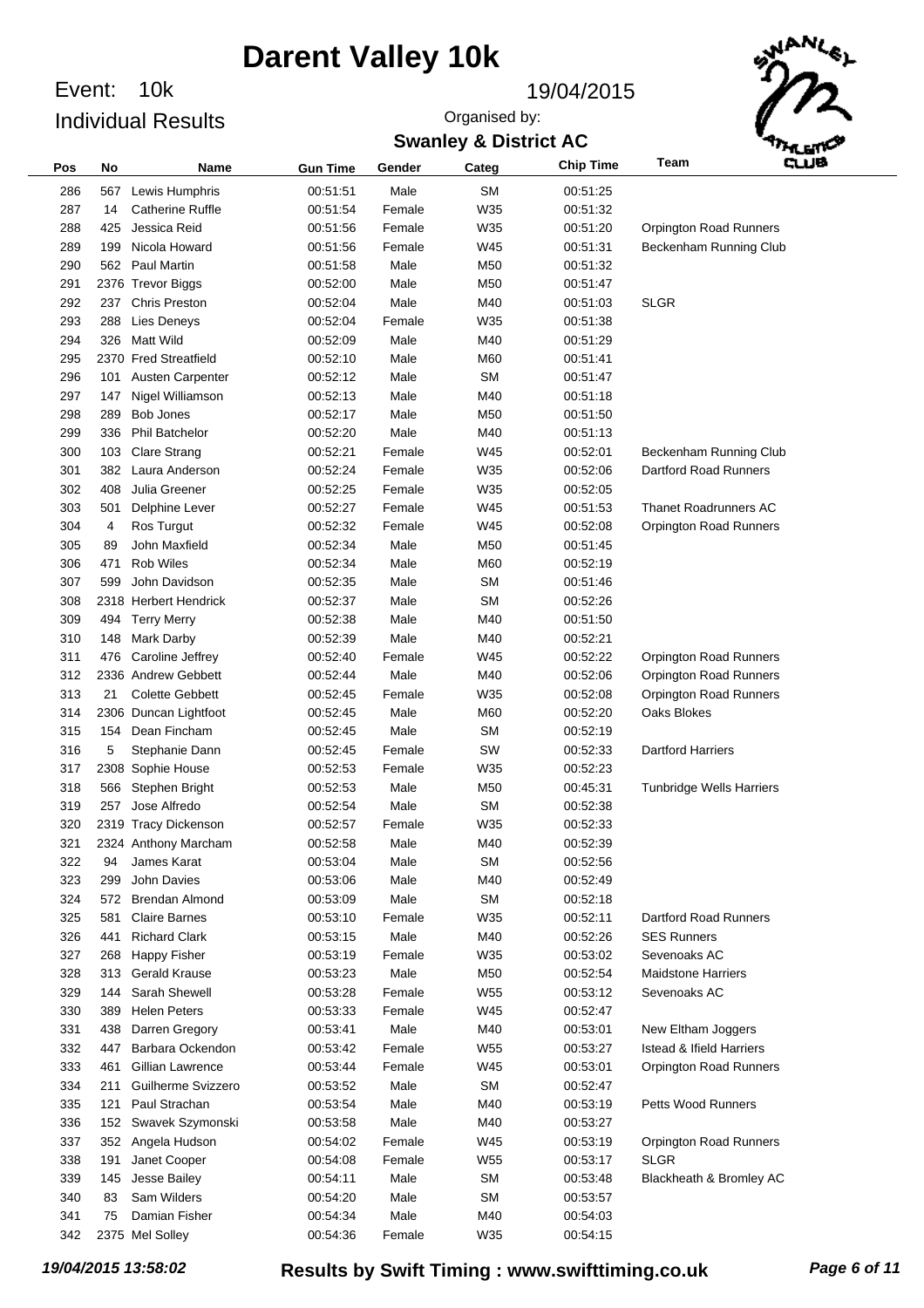Event: 10k Individual Results

#### Event: 19/04/2015

Organised by:

### **Swanley & District AC**



| Pos | No   | Name                       | <b>Gun Time</b>      | Gender       | Categ           | <b>Chip Time</b> | Team                                | وسته |
|-----|------|----------------------------|----------------------|--------------|-----------------|------------------|-------------------------------------|------|
| 343 |      | 323 Lucille Joannes        | 00:54:37             | Female       | W <sub>55</sub> | 00:54:18         | <b>Tunbridge Wells Harriers</b>     |      |
| 344 |      | 2340 Gary Gainsford        | 00:54:40             | Male         | M40             | 00:53:55         | <b>Orpington Road Runners</b>       |      |
| 345 | 361  | Helen Boud                 | 00:54:42             | Female       | W45             | 00:53:57         | <b>Orpington Road Runners</b>       |      |
| 346 |      | 2323 Terry Brightwell      | 00:54:42             | Male         | M60             | 00:54:09         | <b>Thanet Roadrunners AC</b>        |      |
| 347 | 130  | Colin Carpenter            | 00:54:50             | Male         | M60             | 00:54:00         | Medway & Maidstone AC               |      |
| 348 | 213  | <b>Bettina Maccariello</b> | 00:54:51             | Female       | W45             | 00:54:26         |                                     |      |
| 349 | 86   | <b>Fiona Sutherland</b>    | 00:54:57             | Female       | W <sub>55</sub> | 00:54:25         | <b>Bishops Stortford R C</b>        |      |
| 350 | 453  | Simon Hewett               | 00:54:58             | Male         | <b>SM</b>       | 00:54:41         | <b>Istead &amp; Ifield Harriers</b> |      |
| 351 | 72   | Sue Wells                  | 00:55:01             | Female       | W35             | 00:54:26         |                                     |      |
| 352 | 241  | Stephen Dodd               | 00:55:01             | Male         | M50             | 00:54:24         |                                     |      |
| 353 | 498  | Eric Schofield             | 00:55:02             | Male         | M70             | 00:54:43         | Tunbridge Wells Harriers            |      |
| 354 |      | 2302 Rachel Dellafera      | 00:55:04             | Female       | SW              | 00:54:32         | <b>Gravesend Road Runners</b>       |      |
| 355 |      | 2322 Beccy Connor          | 00:55:06             | Female       | W35             | 00:54:32         | <b>Gravesend Road Runners</b>       |      |
| 356 | 204  | Mark Browne                | 00:55:08             | Male         | M50             | 00:54:17         | <b>SLGR</b>                         |      |
| 357 | 87   | <b>Richard Hopley</b>      | 00:55:12             | Male         | M40             | 00:54:17         | <b>Petts Wood Runners</b>           |      |
| 358 | 395  | <b>Rosemarie Fuller</b>    | 00:55:12             | Female       | W35             | 00:54:46         | Pitsea Running Club                 |      |
| 359 | 505  | <b>Richard Belton</b>      | 00:55:13             | Male         | M40             | 00:54:58         |                                     |      |
| 360 | 325  | <b>Lionel Stielow</b>      | 00:55:14             | Male         | M60             | 00:54:58         | Paddock Wood AC                     |      |
| 361 |      | 2397 Dawn Annett           | 00:55:17             | Female       | W45             | 00:54:22         | <b>SLGR</b>                         |      |
| 362 |      |                            | 00:55:19             | Female       | W35             | 00:54:50         |                                     |      |
|     |      | 2309 Emilie King           |                      |              |                 |                  |                                     |      |
| 363 | 194  | Sean Bootes                | 00:55:20<br>00:55:27 | Male<br>Male | M40             | 00:54:22         | <b>SLGR</b>                         |      |
| 364 |      | 2398 John Annett           |                      | Female       | M50             | 00:54:31         | New Eltham Joggers                  |      |
| 365 | 557  | Janet Smith                | 00:55:33             |              | W45             | 00:54:52         |                                     |      |
| 366 | 413  | Jo Hampton                 | 00:55:36             | Female       | W45             | 00:54:44         | <b>Orpington Road Runners</b>       |      |
| 367 | 316  | Emma Brown                 | 00:55:38             | Female       | W35             | 00:54:48         | <b>SLGR</b>                         |      |
| 368 | 173  | David Sheppard             | 00:55:43             | Male         | M60             | 00:54:47         | <b>Orpington Road Runners</b>       |      |
| 369 | 561  | Amanda White               | 00:55:49             | Female       | W45             | 00:55:08         |                                     |      |
| 370 | 68   | Michelle Smith             | 00:55:52             | Female       | W35             | 00:54:59         | <b>SLGR</b>                         |      |
| 371 | 54   | Sheila Sherman             | 00:55:57             | Female       | W45             | 00:55:15         | <b>Orpington Road Runners</b>       |      |
| 372 | 171  | Joe Lennon                 | 00:55:57             | Male         | SΜ              | 00:55:31         |                                     |      |
| 373 | 370  | <b>Nigel Phillips</b>      | 00:55:58             | Male         | M40             | 00:55:36         | Oaks Blokes                         |      |
| 374 | 431  | Miranda Hillier            | 00:55:59             | Female       | SW              | 00:55:07         | <b>Orpington Road Runners</b>       |      |
| 375 | 182  | Laura Finch                | 00:56:03             | Female       | W35             | 00:55:42         | <b>Orpington Road Runners</b>       |      |
| 376 | 555  | Robin Jarrett              | 00:56:09             | Male         | M40             | 00:55:47         | <b>Bexley AC</b>                    |      |
| 377 | 401  | Paul Alderson              | 00:56:11             | Male         | M40             | 00:55:02         |                                     |      |
| 378 | 52   | <b>Claire Brooks</b>       | 00:56:14             | Female       | W35             | 00:55:20         | <b>Orpington Road Runners</b>       |      |
| 379 | 552  | Jerry Ash                  | 00:56:15             | Male         | M50             | 00:55:57         |                                     |      |
| 380 | 573  | <b>Chris Hunt</b>          | 00:56:16             | Male         | M50             | 00:55:52         |                                     |      |
| 381 | 59   | Anthony Phipps             | 00:56:17             | Male         | M40             | 00:55:33         |                                     |      |
| 382 | 507  | James Fitzmaurice          | 00:56:20             | Male         | M70             | 00:56:05         | Sevenoaks AC                        |      |
| 383 | 210  | John O'toole               | 00:56:20             | Male         | M40             | 00:55:23         | <b>Petts Wood Runners</b>           |      |
| 384 | 384  | Jay Walker                 | 00:56:21             | Female       | W35             | 00:55:50         |                                     |      |
| 385 | 195  | Lee Marsh                  | 00:56:26             | Male         | M40             | 00:55:29         |                                     |      |
| 386 | 487  | Deborah Ford               | 00:56:33             | Female       | W45             | 00:56:04         | Beckenham Running Club              |      |
| 387 | 30   | <b>Garry Hill</b>          | 00:56:41             | Male         | <b>SM</b>       | 00:55:42         |                                     |      |
| 388 | 2401 | <b>Claire Strong</b>       | 00:56:43             | Female       | W35             | 00:55:52         |                                     |      |
| 389 | 81   | Steve Johnson              | 00:56:43             | Male         | M40             | 00:56:06         |                                     |      |
| 390 | 551  | Paul Commons               | 00:56:47             | Male         | M40             | 00:56:08         |                                     |      |
| 391 | 111  | <b>Stuart Wood</b>         | 00:56:51             | Male         | M50             | 00:56:07         | Dartford Road Runners               |      |
| 392 | 415  | Vivienne Greig             | 00:56:52             | Female       | W55             | 00:55:45         | Beckenham Running Club              |      |
| 393 | 532  | Martyn Longstaff           | 00:56:54             | Male         | M60             | 00:56:26         | Orpington Road Runners              |      |
| 394 | 582  | Emma Penfold               | 00:56:54             | Female       | W45             | 00:56:21         |                                     |      |
| 395 | 456  | Stephanie Ham              | 00:56:58             | Female       | W35             | 00:56:06         | <b>SLGR</b>                         |      |
| 396 | 435  | <b>Richard Gilbert</b>     | 00:57:00             | Male         | <b>SM</b>       | 00:56:25         | <b>Orpington Road Runners</b>       |      |
| 397 | 53   | <b>Teresa Milroy</b>       | 00:57:03             | Female       | SW              | 00:56:28         |                                     |      |
| 398 | 151  | Lucy Szymonski             | 00:57:05             | Female       | W45             | 00:56:33         |                                     |      |
| 399 | 304  | Harley Clark-Hurren        | 00:57:05             | Male         | <b>SM</b>       | 00:56:03         | <b>SLGR</b>                         |      |

*19/04/2015 13:58:02* **Results by Swift Timing : www.swifttiming.co.uk** *Page 7 of 11*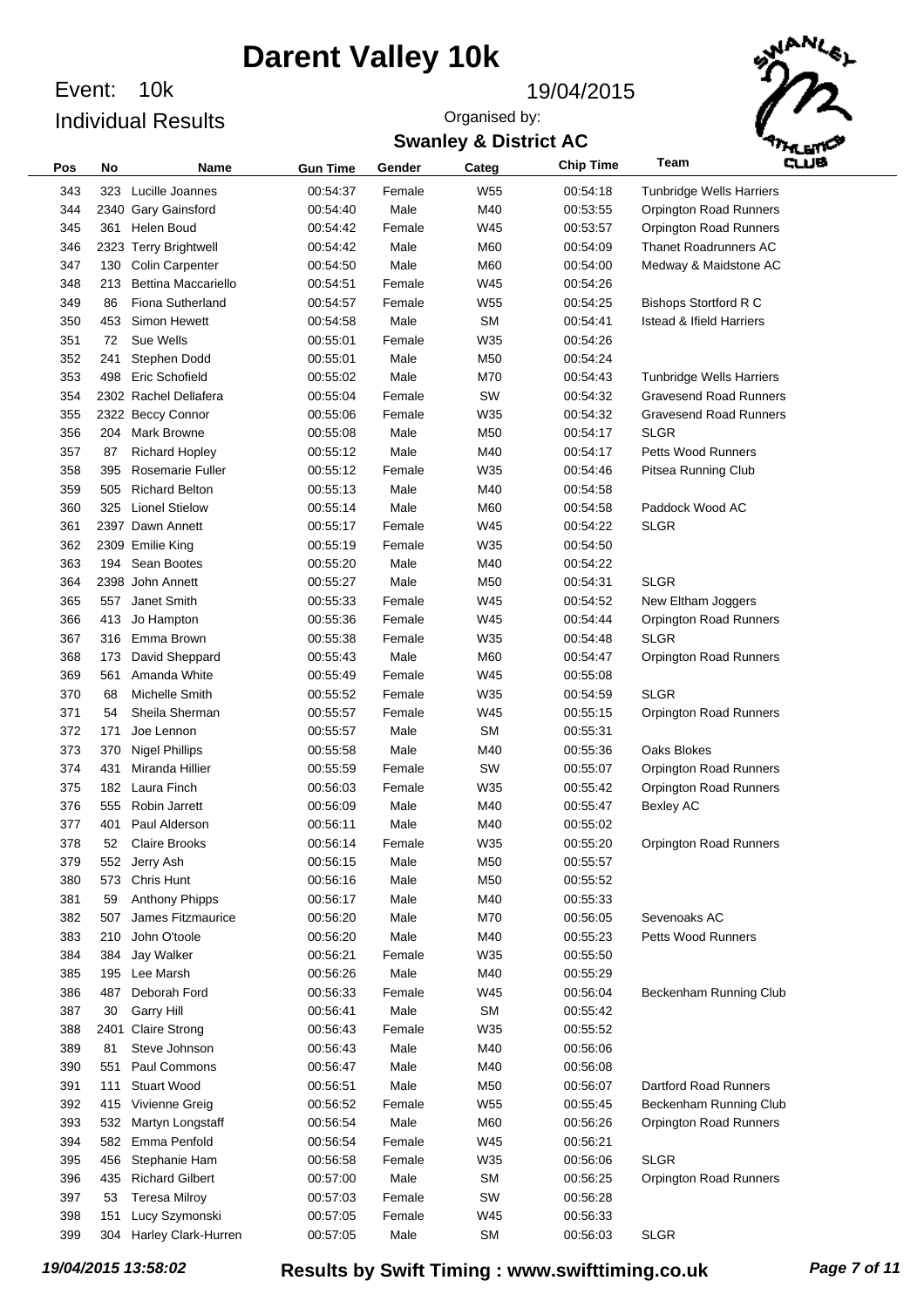Event: 10k Individual Results

#### Event: 19/04/2015





| Pos        | No        | Name                                  | <b>Gun Time</b>      | Gender         | Categ            | <b>Chip Time</b>     | Team                          | وسه |
|------------|-----------|---------------------------------------|----------------------|----------------|------------------|----------------------|-------------------------------|-----|
| 400        | 159       | Alexander Valentino                   | 00:57:06             | Male           | M50              | 00:56:17             | <b>SLGR</b>                   |     |
| 401        | 350       | <b>Holly Martin</b>                   | 00:57:06             | Female         | SW               | 00:56:44             | Beckenham Running Club        |     |
| 402        |           | 2333 Tim Goldsack                     | 00:57:09             | Male           | M40              | 00:56:34             |                               |     |
| 403        | 236       | Dave Reid                             | 00:57:10             | Male           | M40              | 00:56:06             | <b>SLGR</b>                   |     |
| 404        | 529       | <b>Felicity Rigg</b>                  | 00:57:11             | Female         | W35              | 00:56:25             |                               |     |
| 405        | 317       | Neil Taylor                           | 00:57:12             | Male           | M60              | 00:56:56             | Larkfield AC                  |     |
| 406        |           | 2313 Nannette Miles                   | 00:57:13             | Female         | SW               | 00:56:06             | <b>Thanet Roadrunners AC</b>  |     |
| 407        | 296       | Rose O'reilly                         | 00:57:14             | Female         | SW               | 00:56:42             |                               |     |
| 408        |           | 2314 Peter Gallacher                  | 00:57:15             | Male           | SΜ               | 00:56:08             |                               |     |
| 409        | 357       | <b>Rebekah Noakes</b>                 | 00:57:20             | Female         | JW               | 00:57:03             | <b>Orpington Road Runners</b> |     |
| 410        | 235       | Helen Hart                            | 00:57:20             | Female         | W45              | 00:56:26             | <b>Petts Wood Runners</b>     |     |
| 411        |           | 542 Angela Smith                      | 00:57:30             | Female         | W35              | 00:57:04             | Pitsea Running Club           |     |
| 412        | 539       | Georgina Davies                       | 00:57:30             | Female         | SW               | 00:56:45             |                               |     |
| 413        | 332       | John Gannon                           | 00:57:32             | Male           | M50              | 00:57:01             | Striders Of Croydon           |     |
| 414        | 128       | David Goss                            | 00:57:32             | Male           | M60              | 00:56:44             | <b>Petts Wood Runners</b>     |     |
| 415        | 306       | Carolyn Tustin                        | 00:57:32             | Male           | M50              | 00:57:10             | Beckenham Running Club        |     |
| 416        | 571       | <b>Kerry Storey</b>                   | 00:57:33             | Female         | SW               | 00:57:05             | <b>Dartford Road Runners</b>  |     |
| 417        | 475       | Peter Magee                           | 00:57:38             | Male           | M50              | 00:56:45             | Orpington Road Runners        |     |
| 418        | 347       | Sharon Jenson                         | 00:57:40             | Female         | W35              | 00:56:51             | SLGR                          |     |
| 419        | 61        | Emma Jones                            | 00:57:42             | Female         | W35              | 00:56:49             | Orpington Road Runners        |     |
| 420        | 445       | Lesley Pilson                         | 00:57:43             | Female         | SW               | 00:56:51             | <b>SLGR</b>                   |     |
| 421        | 116       | Zoe Bartlett                          | 00:57:46             | Female         | W45              | 00:57:15             |                               |     |
| 422        | 356       | <b>Fiona Noakes</b>                   | 00:57:46             | Female         | W45              | 00:57:28             | <b>Orpington Road Runners</b> |     |
| 423        | 379       | <b>Tony Ostlere</b>                   | 00:57:51             | Male           | M60              | 00:57:21             | Sevenoaks AC                  |     |
| 424        | 419       | <b>Rupert Mcleod</b>                  | 00:57:52             | Male           | M40              | 00:57:52             | Orpington Road Runners        |     |
| 425        | 266       | Janet Littlejohn                      | 00:57:52             | Female         | W45              | 00:57:09             | <b>Petts Wood Runners</b>     |     |
| 426        | 67        | Libbi Ramsden                         | 00:57:53             | Female         | W35              | 00:57:24             |                               |     |
| 427        | 491       | <b>Kelly Perkins</b>                  | 00:57:55             | Female         | W35              | 00:57:05             | Orpington Road Runners        |     |
| 428        | 492       | <b>Mark Perkins</b>                   | 00:57:55             | Male           | M50              | 00:57:04             | Orpington Road Runners        |     |
| 429        | 499       | Glen Blake                            | 00:57:56             | Male           | SΜ               | 00:57:17             |                               |     |
| 430        | 69        | Alan Smith                            | 00:58:02             | Male           | M40              | 00:57:06             | <b>SLGR</b>                   |     |
| 431        | 279       | <b>Martin Pearson</b>                 | 00:58:06             | Male           | SΜ               | 00:57:49             | <b>Maidstone Harriers</b>     |     |
| 432        | 110       | Malcolm Hooper                        | 00:58:14             | Male           | M60              | 00:57:20             |                               |     |
| 433        | 283       | Helena Broadway                       | 00:58:18             | Female         | W45              | 00:57:21             | <b>Petts Wood Runners</b>     |     |
| 434        | 207       | <b>Gary Clements</b>                  | 00:58:23             | Male           | M40              | 00:57:26             | <b>SLGR</b>                   |     |
| 435        |           | 579 Caz Wallis                        | 00:58:25             | Female         | W45              | 00:57:59             | Pitsea Running Club           |     |
| 436        | 93        | Denis Mole                            | 00:58:27             | Male           | M60              | 00:57:30             | Havering 90 Joggers           |     |
| 437        | 190       | <b>Emma Crowley</b>                   | 00:58:29             | Female         | W35              | 00:57:37             | <b>SLGR</b>                   |     |
| 438        | 556       | <b>Matthew Fraser</b>                 | 00:58:33             | Male           | M40              | 00:57:34             | <b>Maidstone Harriers</b>     |     |
| 439        |           | 2315 Trevor Tierney                   | 00:58:37             | Male           | M60              | 00:58:00             | Road Runners Club             |     |
| 440        | 26        | Richard Hudson                        | 00:58:42             | Male           | M50              | 00:57:45             | Harvel Hash House Harriers    |     |
| 441        | 377       | Daniel Marsden                        | 00:58:45             | Male           | M40              | 00:57:56             | Rebel Runners - Medway        |     |
| 442        | 29        | Caroline Arnold                       | 00:58:46             | Female         | W35              | 00:58:20             |                               |     |
| 443        | 127       | Owen Jones                            | 00:58:50<br>00:58:52 | Male           | M40              | 00:57:59             | Swanley & District AC         |     |
| 444        |           | 2352 Katreena Giovannelli             |                      | Female         | W35              | 00:57:51             |                               |     |
| 445<br>446 |           | 2304 Chris Wait                       | 00:58:58<br>00:58:59 | Male<br>Female | <b>SM</b><br>W45 | 00:58:37<br>00:57:56 | <b>Plumstead Runners</b>      |     |
| 447        |           | 503 Hilary Jones<br>2373 Rob Burnhand | 00:59:01             | Male           | M50              | 00:58:14             |                               |     |
| 448        |           | Nigel Pattenden                       | 00:59:09             | Male           | M60              | 00:58:38             |                               |     |
| 449        | 523<br>43 | Rachel Bignell                        | 00:59:13             | Female         | W35              | 00:58:11             | <b>SLGR</b>                   |     |
| 450        | 463       | <b>Tracey Hunter</b>                  | 00:59:13             | Female         | W45              | 00:58:51             | <b>Bexley AC</b>              |     |
| 451        | 544       | Keith Harvey                          | 00:59:15             | Male           | M40              | 00:58:12             |                               |     |
| 452        | 115       | Simon Bartlett                        | 00:59:19             | Male           | M40              | 00:58:50             |                               |     |
| 453        | 393       | Sian Ellis                            | 00:59:22             | Female         | SW               | 00:58:52             |                               |     |
| 454        | 99        | Susan Tester                          | 00:59:23             | Female         | W35              | 00:58:27             |                               |     |
| 455        | 546       | William Own                           | 00:59:23             | Male           | M40              | 00:58:18             |                               |     |
| 456        | 589       | Diane Ward                            | 00:59:29             | Female         | W45              | 00:59:07             | <b>Bexley AC</b>              |     |
|            |           |                                       |                      |                |                  |                      |                               |     |

*19/04/2015 13:58:02* **Results by Swift Timing : www.swifttiming.co.uk** *Page 8 of 11*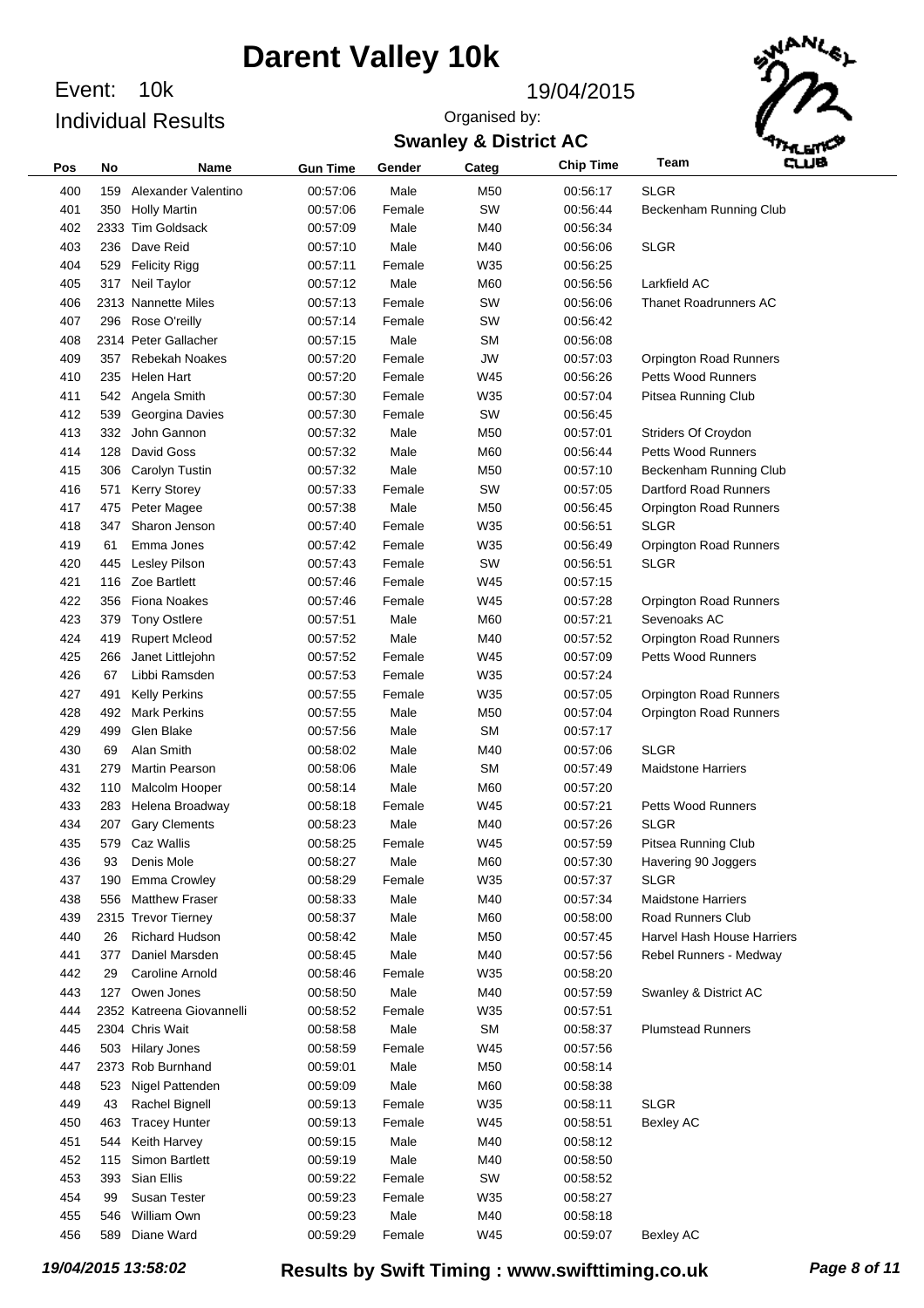Event: 10k Individual Results

#### Event: 19/04/2015

**Swanley & District AC** Organised by:



| Pos | No  | Name                    | <b>Gun Time</b> | Gender | Categ           | <b>Chip Time</b> | Team                                | وسته |
|-----|-----|-------------------------|-----------------|--------|-----------------|------------------|-------------------------------------|------|
| 457 | 345 | Danielle Dickenson      | 00:59:29        | Female | W35             | 00:58:29         | Team TAD                            |      |
| 458 | 333 | Charlotte Buchanan      | 00:59:39        | Female | W35             | 00:59:10         |                                     |      |
| 459 | 58  | Julie Furner            | 00:59:42        | Female | W45             | 00:59:04         | <b>Thurrock Nomads</b>              |      |
| 460 | 543 | <b>Robert Graham</b>    | 00:59:43        | Male   | M50             | 00:58:52         | <b>Orpington Road Runners</b>       |      |
| 461 | 521 | Steve Durden            | 00:59:45        | Male   | <b>SM</b>       | 00:58:55         |                                     |      |
| 462 | 530 | Emma Bouglas            | 00:59:45        | Female | SW              | 00:58:54         |                                     |      |
| 463 |     | 2374 Michael Andrews    | 00:59:47        | Male   | <b>SM</b>       | 00:58:58         |                                     |      |
| 464 |     | 202 Renee Young         | 00:59:53        | Female | W35             | 00:58:52         | <b>SLGR</b>                         |      |
| 465 | 119 | Jackie Murphy           | 00:59:53        | Female | W45             | 00:59:36         |                                     |      |
| 466 | 590 | <b>Andrew May</b>       | 00:59:54        | Male   | M40             | 00:58:57         |                                     |      |
| 467 | 536 | Clair May               | 01:00:01        | Female | W45             | 00:59:02         | Dartford Road Runners               |      |
| 468 | 32  | Nina Fisher             | 01:00:07        | Female | W45             | 00:59:26         |                                     |      |
| 469 | 31  | Andrew Warling          | 01:00:07        | Male   | M40             | 00:59:26         |                                     |      |
| 470 | 24  | David Allison           | 01:00:09        | Male   | M40             | 00:59:14         | <b>Petts Wood Runners</b>           |      |
| 471 | 225 | Dan Cooper-Craig        | 01:00:15        | Male   | <b>SM</b>       | 00:59:29         |                                     |      |
| 472 | 153 | Alan Budden             | 01:00:15        | Male   | <b>SM</b>       | 00:59:30         |                                     |      |
| 473 | 231 | lan Catchpole           | 01:00:17        | Male   | <b>SM</b>       | 00:59:33         |                                     |      |
| 474 | 318 | Sarah Taylor            | 01:00:21        | Female | SW              | 01:00:05         | Larkfield AC                        |      |
| 475 | 161 | <b>Christine Hewitt</b> | 01:00:21        | Female | W45             | 00:59:44         |                                     |      |
| 476 | 141 | Alex Coode              | 01:00:23        | Female | W45             | 00:59:47         |                                     |      |
| 477 | 138 | Victoria Ingamells      | 01:00:28        | Female | W35             | 01:00:12         | Swanley & District AC               |      |
| 478 | 240 | Joyce Bell              | 01:00:29        | Female | W <sub>55</sub> | 00:59:53         | <b>Istead &amp; Ifield Harriers</b> |      |
| 479 | 513 | Michelle Pye            | 01:00:42        | Female | SW              | 01:00:12         | Dartford Road Runners               |      |
| 480 | 57  | David Hawthorne         | 01:00:42        | Male   | M50             | 01:00:22         | <b>Blagging Boys</b>                |      |
| 481 | 303 | Peter Hunt              | 01:00:43        | Male   | M50             | 00:59:51         |                                     |      |
| 482 | 51  | Neil Broom              | 01:00:45        | Male   | M60             | 01:00:02         |                                     |      |
| 483 | 486 | Jonathan Hughes         | 01:00:47        | Male   | <b>SM</b>       | 01:00:13         |                                     |      |
| 484 | 44  | <b>Gary Bignell</b>     | 01:00:48        | Male   | M40             | 00:59:48         | <b>SLGR</b>                         |      |
| 485 | 399 | Christopher Maynard     | 01:00:50        | Male   | M40             | 01:00:36         |                                     |      |
| 486 | 366 | <b>Michael Barton</b>   | 01:00:52        | Male   | M70             | 01:00:39         |                                     |      |
| 487 | 437 | Chitra Faulkner         | 01:00:53        | Female | W45             | 01:00:30         | Bexley AC                           |      |
| 488 | 11  | Camilla Sewell          | 01:00:56        | Female | W35             | 00:59:48         |                                     |      |
| 489 | 10  | <b>Thomas Doehler</b>   | 01:00:56        | Male   | <b>SM</b>       | 00:59:49         |                                     |      |
| 490 | 137 | Tony Rudkin             | 01:00:57        | Male   | M50             | 00:59:52         | Swanley & District AC               |      |
| 491 | 255 | <b>Ben Sowden</b>       | 01:01:08        | Male   | <b>SM</b>       | 01:00:04         | Dartford Road Runners               |      |
| 492 | 568 | Maria Ashlee            | 01:01:18        | Female | W35             | 01:00:47         | Sevenoaks AC                        |      |
| 493 | 233 | Ann Thompson            | 01:01:19        | Female | W45             | 01:00:34         | Petts Wood Runners                  |      |
| 494 | 221 | Sarah Smith             | 01:01:21        | Female | W35             | 01:00:54         | Larkfield AC                        |      |
| 495 | 351 | Emily Hudson            | 01:01:22        | Female | SW              | 01:00:39         | <b>Orpington Road Runners</b>       |      |
| 496 | 538 | Paul Abel               | 01:01:33        | Male   | <b>SM</b>       | 01:01:10         | <b>Orpington Road Runners</b>       |      |
| 497 | 373 | Sue Haywood             | 01:01:42        | Female | W55             | 01:01:03         | Sweatshop SRC                       |      |
| 498 | 188 | Sarah Cooper            | 01:01:43        | Female | SW              | 01:00:52         | <b>SLGR</b>                         |      |
| 499 | 440 | Katharine Ryan          | 01:01:45        | Female | SW              | 01:00:51         | <b>Hoad Hill Harriers</b>           |      |
| 500 | 168 | Cat Woods               | 01:01:49        | Female | SW              | 01:01:05         | Orpington Road Runners              |      |
| 501 | 272 | Roy Barford             | 01:01:58        | Male   | M40             | 01:01:38         |                                     |      |
| 502 | 273 | <b>Caroline Scott</b>   | 01:01:58        | Female | W35             | 01:01:38         |                                     |      |
| 503 | 23  | Amanda Crowle           | 01:02:03        | Female | W35             | 01:01:28         | <b>Istead &amp; Ifield Harriers</b> |      |
| 504 | 22  | Jonthan Crowle          | 01:02:03        | Male   | M40             | 01:01:29         | <b>Istead &amp; Ifield Harriers</b> |      |
| 505 |     | 2307 Charlotte Rathbone | 01:02:05        | Female | SW              | 01:01:30         |                                     |      |
| 506 |     | 2394 Cindy Wong         | 01:02:21        | Female | W35             | 01:01:40         |                                     |      |
| 507 |     | 2393 Neill Wates        | 01:02:22        | Female | W35             | 01:01:42         | VP, HAC                             |      |
| 508 | 203 | <b>Marion Browne</b>    | 01:02:32        | Female | W45             | 01:01:41         | <b>SLGR</b>                         |      |
| 509 | 411 | Shona Lowndes           | 01:02:35        | Female | W35             | 01:01:43         | Kent Police AC                      |      |
| 510 |     | 2402 Kevin Ryan         | 01:02:40        | Male   | M40             | 01:01:59         |                                     |      |
| 511 | 269 | <b>Eric Enock</b>       | 01:02:43        | Male   | M50             | 01:02:00         | <b>Orpington Road Runners</b>       |      |
| 512 | 314 | Janet Simms             | 01:02:46        | Female | W45             | 01:02:05         | <b>Bromley Veterans AC</b>          |      |
| 513 |     | 2396 James Russell      | 01:02:49        | Male   | <b>SM</b>       | 01:01:41         |                                     |      |
|     |     |                         |                 |        |                 |                  |                                     |      |

*19/04/2015 13:58:02* **Results by Swift Timing : www.swifttiming.co.uk** *Page 9 of 11*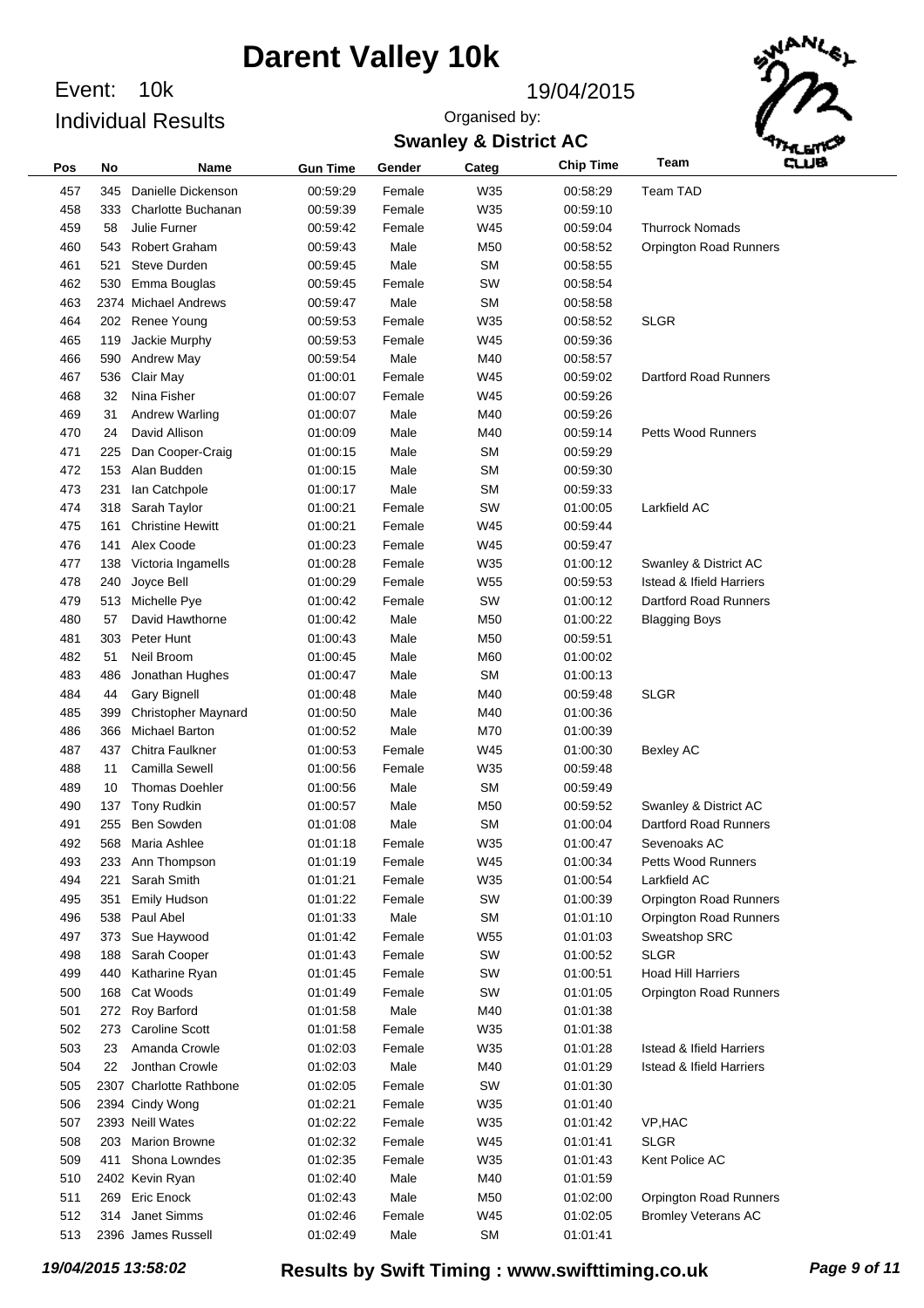Event: 10k Individual Results

#### Event: 19/04/2015

### **Swanley & District AC** Organised by:



| Pos | No  | Name                    | <b>Gun Time</b> | Gender | Categ     | <b>Chip Time</b> | Team                                | فسه |
|-----|-----|-------------------------|-----------------|--------|-----------|------------------|-------------------------------------|-----|
| 514 |     | 2395 Wendy Sheaf        | 01:02:50        | Female | W35       | 01:01:42         |                                     |     |
| 515 | 451 | Martyn Allchurch        | 01:02:52        | Male   | <b>SM</b> | 01:01:50         |                                     |     |
| 516 | 222 | Samantha Devenney       | 01:03:00        | Female | W35       | 01:02:07         |                                     |     |
| 517 | 595 | <b>Rosemary Arnold</b>  | 01:03:23        | Female | W55       | 01:02:32         | <b>Bexley AC</b>                    |     |
| 518 | 167 | Phillipa Veitch         | 01:03:24        | Female | W35       | 01:02:38         |                                     |     |
| 519 | 19  | Jenny Tuerena           | 01:03:24        | Female | W35       | 01:02:38         |                                     |     |
| 520 | 450 | Keith Allchurch         | 01:03:28        | Male   | <b>SM</b> | 01:02:26         | <b>SLGR</b>                         |     |
| 521 | 482 | Jane Reid               | 01:03:30        | Female | W45       | 01:02:27         | <b>SLGR</b>                         |     |
| 522 | 479 | Diana Lorkin            | 01:03:31        | Female | W45       | 01:03:07         |                                     |     |
| 523 | 114 | <b>Colette Roots</b>    | 01:03:34        | Female | W35       | 01:02:30         | Dartford Road Runners               |     |
| 524 |     | 472 Adele Tudor         | 01:03:35        | Female | W35       | 01:02:41         |                                     |     |
| 525 |     | 2332 Stacey Crocker     | 01:03:39        | Female | W35       | 01:02:50         |                                     |     |
| 526 |     | 570 Olivia Fuller       | 01:03:40        | Female | SW        | 01:03:11         | Dartford Road Runners               |     |
| 527 |     | 2386 Rebecca Hargreaves | 01:03:47        | Female | W35       | 01:03:08         |                                     |     |
| 528 | 320 | <b>Katie Holmes</b>     | 01:03:56        | Female | SW        | 01:02:53         |                                     |     |
| 529 | 321 | Jeff Cornwell           | 01:03:56        | Male   | <b>SM</b> | 01:02:54         |                                     |     |
| 530 | 82  | <b>Jack Wilders</b>     | 01:04:04        | Male   | <b>SM</b> | 01:03:41         | Auntie Penneys Runners              |     |
| 531 | 50  | <b>Betty Lowing</b>     | 01:04:11        | Female | W45       | 01:03:15         | <b>Orpington Road Runners</b>       |     |
| 532 | 591 | Kyrrie Rostek           | 01:04:12        | Female | SW        | 01:03:13         | Dartford Road Runners               |     |
| 533 | 150 | Joao Nunes              | 01:04:15        | Male   | M40       | 01:03:51         | Sittingbourne Striders              |     |
| 534 | 569 | Louise Brough           | 01:04:23        | Female | SW        | 01:03:29         | <b>Maidstone Harriers</b>           |     |
| 535 | 263 | <b>Tracey Herriett</b>  | 01:04:24        | Female | W45       | 01:03:30         |                                     |     |
| 536 | 585 | Mike Rees               | 01:04:30        | Male   | M50       | 01:03:53         |                                     |     |
| 537 |     | 2388 Oliver Rowlands    | 01:04:32        | Male   | M50       | 01:03:34         |                                     |     |
| 538 | 206 | Liz Hiscutt             | 01:04:33        | Female | W35       | 01:03:37         | <b>SLGR</b>                         |     |
| 539 | 443 | Nicola Hawkins          | 01:04:44        | Female | W45       | 01:04:19         | <b>Phoenix Striders</b>             |     |
| 540 | 251 | Debbie Mckenzie         | 01:04:54        | Female | W45       | 01:04:11         | <b>Petts Wood Runners</b>           |     |
| 541 | 42  | <b>Keith Miles</b>      | 01:05:02        | Male   | M50       | 01:03:57         | <b>Cambridge Harriers</b>           |     |
| 542 |     | 2355 Kevin Mahn         | 01:05:05        | Male   | M50       | 01:04:09         |                                     |     |
| 543 | 477 | Danella Crehan          | 01:05:06        | Female | <b>JW</b> | 01:04:41         |                                     |     |
| 544 | 478 | Julie Crehan            | 01:05:12        | Female | W45       | 01:04:48         |                                     |     |
| 545 | 91  | <b>Thayer Prime</b>     | 01:05:14        | Female | SW        | 01:04:12         |                                     |     |
| 546 | 414 | Lauren Downie           | 01:05:21        | Female | W55       | 01:04:26         | <b>Orpington Road Runners</b>       |     |
| 547 | 34  | <b>Toni Sharpe</b>      | 01:05:35        | Female | W35       | 01:04:18         |                                     |     |
| 548 | 35  | Lee Sharpe              | 01:05:35        | Male   | M40       | 01:04:18         |                                     |     |
| 549 |     | 2353 Jo Conway          | 01:05:40        | Female | W35       | 01:04:39         | <b>SLGR</b>                         |     |
| 550 | 76  | Lynne Hill              | 01:05:46        | Female | W45       | 01:04:40         | <b>SLGR</b>                         |     |
| 551 | 155 | John Burton             | 01:05:46        | Male   | M60       | 01:04:40         |                                     |     |
| 552 | 457 | Karen Lubbock           | 01:05:48        | Female | W45       | 01:05:03         | <b>Orpington Road Runners</b>       |     |
| 553 | 517 | Alan Tilbury            | 01:05:49        | Male   | M50       | 01:04:50         |                                     |     |
| 554 | 466 | Sarah Day               | 01:05:50        | Female | SW        | 01:04:55         | <b>SLGR</b>                         |     |
| 555 | 265 | <b>Stephanie Mills</b>  | 01:05:54        | Female | SW        | 01:05:01         | <b>SLGR</b>                         |     |
| 556 | 158 | <b>Martin Dixon</b>     | 01:05:55        | Male   | M40       | 01:04:55         |                                     |     |
| 557 | 175 | Nick Hawthorne          | 01:06:10        | Male   | M50       | 01:05:48         |                                     |     |
| 558 | 483 | <b>Andrew Roots</b>     | 01:06:11        | Male   | M40       | 01:05:07         | <b>SLGR</b>                         |     |
| 559 | 201 | Victoria Gilson         | 01:06:14        | Female | W35       | 01:05:29         |                                     |     |
| 560 | 391 | Joanna Page             | 01:06:24        | Female | W35       | 01:05:33         |                                     |     |
| 561 | 518 | <b>Gillian Calliste</b> | 01:06:27        | Female | W55       | 01:05:47         | <b>Istead &amp; Ifield Harriers</b> |     |
| 562 |     | 2316 Wendy Osborn       | 01:06:27        | Female | W45       | 01:05:50         |                                     |     |
| 563 |     | 2337 Joanna Gambell     | 01:06:37        | Female | SW        | 01:05:55         | Petts Wood Runners                  |     |
| 564 | 402 | Sasha Wicks             | 01:06:38        | Female | W35       | 01:06:00         |                                     |     |
| 565 | 398 | Owen Kemp               | 01:06:52        | Male   | SM        | 01:05:44         |                                     |     |
| 566 | 243 | Jackie Boddy            | 01:06:53        | Female | W45       | 01:06:37         | Swanley & District AC               |     |
| 567 | 331 | Sharon Vincent          | 01:07:12        | Female | W35       | 01:06:28         |                                     |     |
| 568 | 330 | <b>Mat Vincent</b>      | 01:07:12        | Male   | M40       | 01:06:28         |                                     |     |
| 569 | 305 | <b>Andrew Small</b>     | 01:07:40        | Male   | M50       | 01:07:15         | Beckenham Running Club              |     |
| 570 |     | 2372 Mary Slade         | 01:07:41        | Female | W55       | 01:06:53         |                                     |     |

*19/04/2015 13:58:02* **Results by Swift Timing : www.swifttiming.co.uk** *Page 10 of 11*